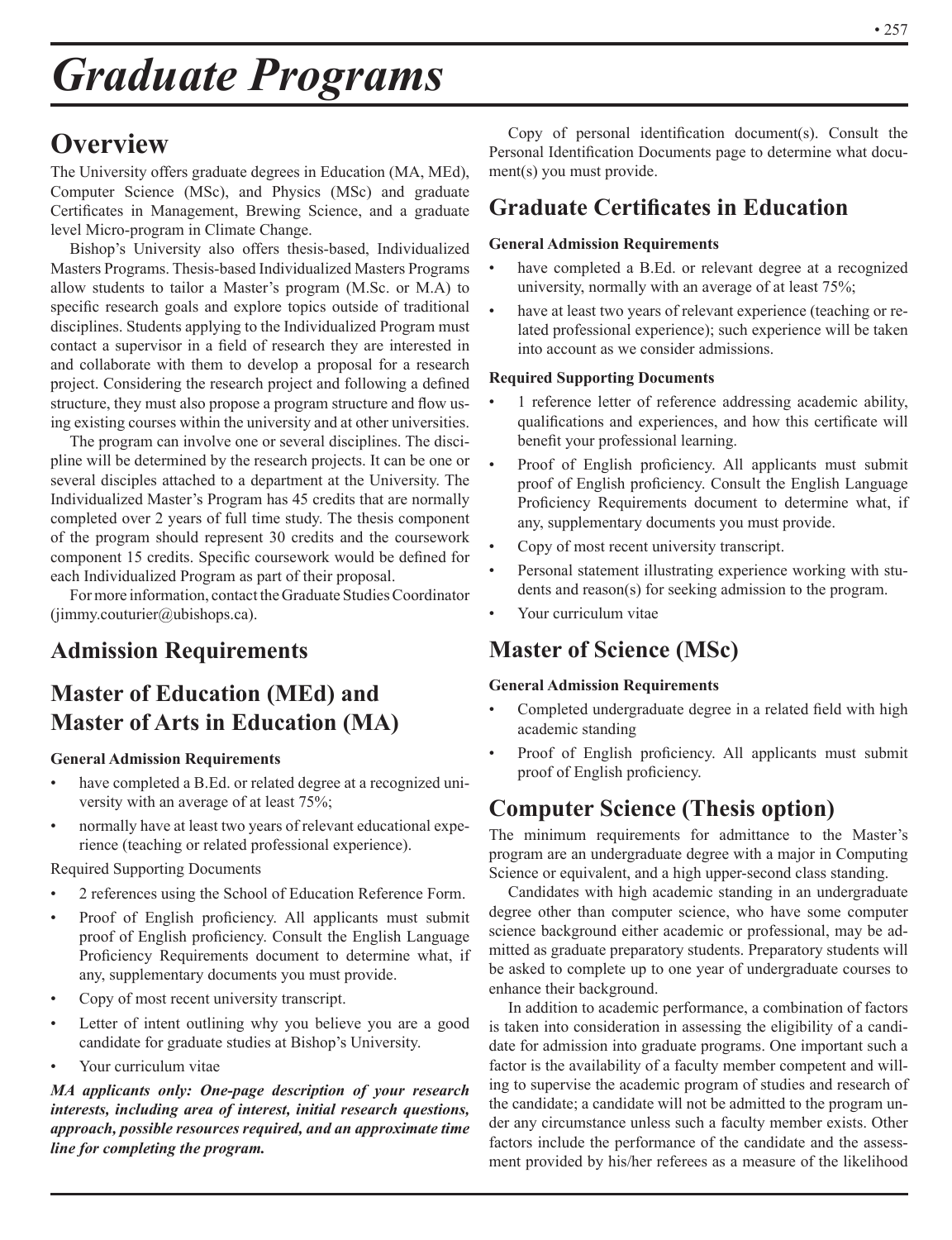that the candidate can successfully complete the course of studies and research.

## **Computer Science (Project Option)**

The minimum requirements for admittance to the program are an undergraduate degree with a major in Computing Science, Information Technology, Computer Engineering, Electrical Engineering, Mathematics, Physics, or equivalent, as well as a 70% standing.

Candidates with insufficient academic background in Computer Science may be admitted as graduate preparatory students and will be asked to complete up to one year of undergraduate courses to enhance their background.

## **Physics (Thesis-based)**

The program is open to graduates of any university of recognized standing who have obtained at least a Bachelor's degree with honours with a Class II standing (GPA of 3/4 or its equivalent). An applicant who has followed a combined program (e.g., majors in math and physics), must have obtained at least a Class II standing in their physics courses. Applicants who do not satisfy these requirements may, with the permission of the University, be admitted to a qualifying year to bring their standing up to that of an honours degree. Alternatively, the department may require students to do additional courses to those that are considered mandatory to meet the minimum requirements. Even if MSc applicants meet the minimum requirements, the department is not obligated to accept applicants based on the availability of supervisors, financial considerations, ability to offer the necessary courses, or the ranking of more qualified candidates.

### **Application procedure**

The application procedure for our graduate degrees is the following two-step process:

- Pre-apply by completely filling in the departmental form. Note that the form is different for the two options (coursebased and thesis-based). If the form contains all the pertinent information then you will receive from the department a fairly accurate evaluation, which in most cases indicate that your official application will be successful. Pre-applications are free of charge.
- Once you receive a positive evaluation from the department you must go to the Bishop's on-line application system and submit an official application (fees apply) in order to be granted official admission by the Admission Office.

Note that the two steps above can also be completed at the same time. However, in this case the application fees will be charged irrespective of the departmental decision.

## **Micro-program in Climate Change**

The basic entry requirement will be an undergraduate degree in any field from a recognized university with at least a B standing in the final two years of study. There are no specific pre-requisites, but students will need to be comfortable with basic mathematical and scientific concepts.

#### **Graduate Certificate in Brewing Science**

To quality for enrolment, students must hold a B.Sc. in Biochemistry, Biology, Chemistry, or another discipline relating to one or more of the three (e.g. Chemical or Biological Engineering) and a minimum graduating average of 60% (C+).

This program has a limited enrolment.

#### **Application procedure**

The application procedure is the following:

- 1. Visit the Bishop's University Online Application page, look under the Winter (January 2022) section and click the "Graduate Winter Application form" link. The letters of reference can be uploaded to the website or emailed directly to: admissions@ubishops.ca.
- 2. Complete the application form and upload a copy of all of the following:
	- a. A statement of interest, no longer than 400 words in length, indicating why you want to be enrolled in the program and what you hope to gain from it
	- b. An official copy of all university transcripts
	- c. Two letters of reference. The letters of reference can be uploaded to the website or emailed directly to: admissions@ubishops.ca.

## **Regulations for Graduate Studies in Education**

#### **The Degree of Master of Education or Master of Arts**

To qualify for the degree of Master of Education or Master of Arts in Education, a candidate must be a graduate of this or another approved university and must complete 45 credits of graduatelevel work in Education.

Courses leading to these programs are offered year round, on the Bishop's campus and possibly at off campus locations, via technology.

#### **General Academic Regulations**

- 1. Applicants may be admitted to one of the following: the Master of Arts in Education or the Master of Education program.
- 2. M.Ed./M.A. students who receive a grade lower than 70% have failed the course and are not permitted to continue in the program without formal permission of the School of Education's Admissions Committee.
- 3. Students enrolled in either the M.Ed. or the M.A. who have not registered for any course during a period of more than 24 months are deemed to have withdrawn. They may reapply for admission to the program, subject to the same procedures and conditions as new applicants.
- 4. Full-time status for graduate level studies is defined to be 9 credits or more.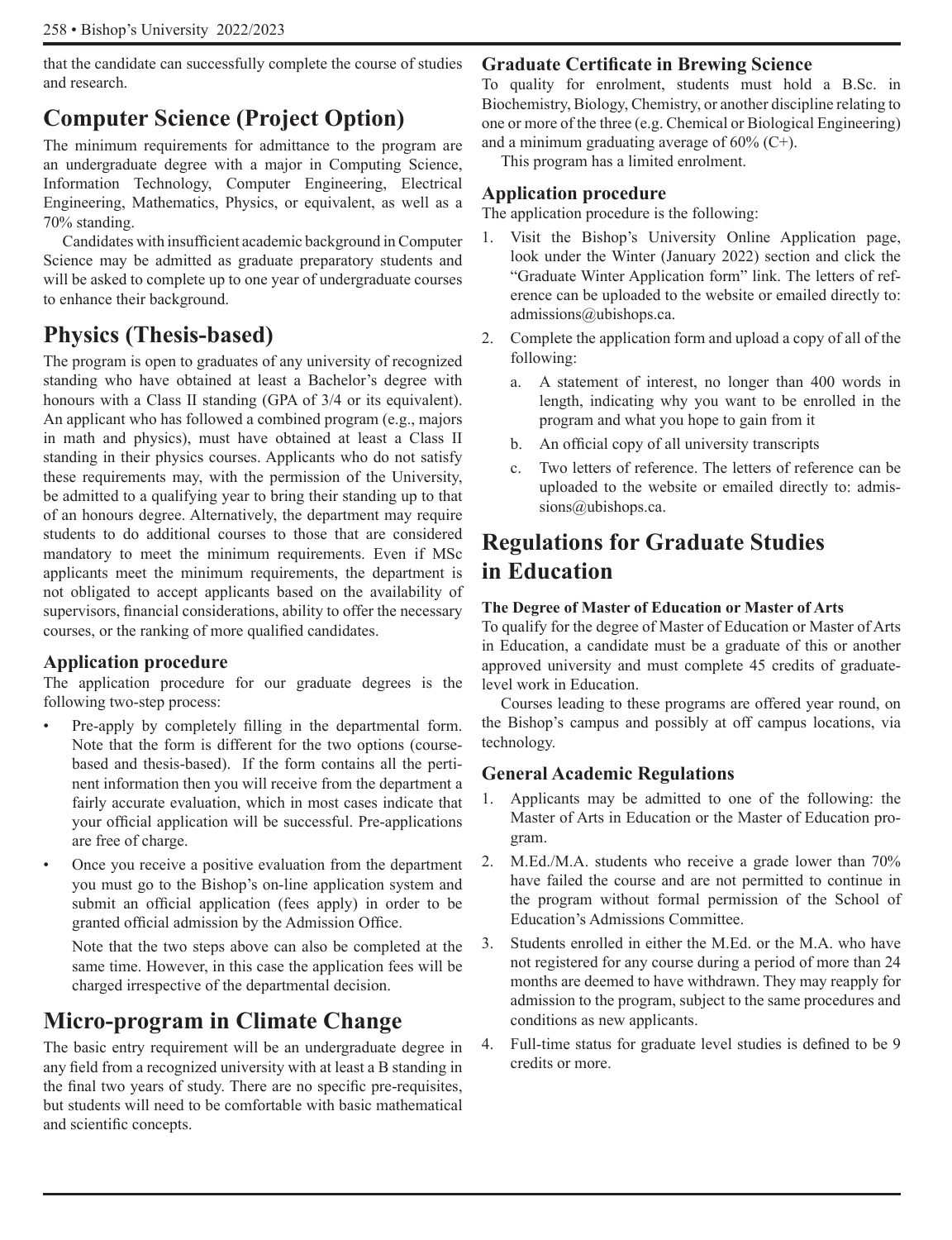#### **Transfer Credit**

A candidate for the Master of Arts in Education or the Master of Education degree may, with the permission of the Dean of the School of Education, complete up to three appropriate courses (9 graduate-level credits) at another recognized institution. Candidates should obtain prior approval for such courses. Such courses may not be used to meet the requirements of core courses or projects, monographs, or theses.

## **Regulations for Graduate Studies in Science (MSc)**

The Division of Natural Sciences and Mathematics of Bishop's University offers a Master of Science degree (M.Sc.) program in the Departments of Chemistry, Computer Science, and Physics. Potential students are referred to the appropriate departmental section of this Calendar for specific program information.

### **Admission**

- 1. Completed applications will be forwarded to the appropriate department for evaluation. Recommendations for admission to a degree program are made by the department to the Dean. Final approval for admission is made by the Dean.
- 2. Advanced courses of instruction leading to the Master of Science degree are open to graduates of any university of recognized standing who have obtained at least a Bachelor's degree with Honours with Class II standing or its equivalent. An applicant who has followed a combined program must have obtained at least a Class II standing in the subject of the Masters degree.
- 3. Applicants who do not satisfy these requirements may, with the permission of the department concerned and the Dean, be admitted to a qualifying semester(s) or year to bring their standing up to that of an Honours B.Sc. degree.
- 4. Admission to graduate courses does not in itself imply candidacy for a graduate degree.
- 5. All information is processed through the Admissions Office.
- 6. These regulations for admission are minimum requirements. Additional requirements may be specified by departments, with the approval of the Division.

### **General Regulations**

- 1. Apart from any qualifying semesters, the minimum period of registration for the M.Sc. shall be one academic year of fulltime study, including research, or its equivalent in part-time study. This requirement must be met regardless of the amount of graduate work previously completed in any other program or at any other university.
- 2. The maximum time allowed for the fulfillment of the requirements for graduation shall normally be four years in the case of full–time students, excluding any qualifying or inactive semesters. For part-time students the course-work required for qualifying semesters (if any) and the regular credit requirements of the program must be completed at the rate of no fewer than 6 credits per year.
- 3. Students may choose to leave the program temporarily for one semester, but only with permission of their supervisor; these students shall be considered inactive for that semester. Such a one-semester leave of absence from the program will not normally be allowed more than twice.
- 4. Students must obtain a minimum of 65% in each required course. Courses may not be repeated more than once.
- 5. Each degree candidate will be assigned, by the department in which the thesis is to be submitted, to a supervisor who shall be a faculty member of the department and who will be responsible for advising the candidate and directing his/ her research. Co-supervisors may also be assigned with the department's approval.
- 6. The course of study will be arranged by the supervisor. The subject of the thesis also requires approval by the supervisor.
- 7. The responsibilities of the students include: informing themselves of program requirements and deadlines, working within these deadlines, communicating regularly with their supervisors; and submitting annual progress reports to their supervisors and the Division.
- 8. Students may receive (limited) financial support from the University in the form of research assistantships, undergraduate marking, tutoring and/or laboratory demonstrating duties. Such support requires approval in writing from both the department and the Dean. Duties and remuneration will be clearly stated and in no case shall duties exceed ten hours per week on average.
- 9. All students in graduate courses or degree programs enjoy the protection of the University's policy and procedures on academic review and appeal (see pp. 21–24 of the University Calendar) and on research ethics (see the Vice-Principal for documentation).
- 10. A passing grade is 65% or better or "P" for pass. A grade less than 65% or "F" is a failure.
- 11. Full-time status for graduate level studies is defined to be 9 credits or more.

### **Supervision**

- 1. It is the responsibility of the supervisor to monitor the progress of students throughout the graduate program, to ensure that all conditions of admission and requirements are fulfilled, to provide students with information on their program, and to advise them how to resolve problems which may arise during their program.
- 2. Thesis supervisors must be tenured or tenure-stream faculty or adjunct faculty. Sessional and contract faculty may co-supervise students with the department's approval. Emeritus Professors may co-supervise. In all cases, the department must ensure continuity of appropriate supervision of their graduate students.
- 3. Problems that cannot be resolved by discussion between the student and the supervisor shall be referred to the Dean.
- 4. Information concerning sources of financial support and policies on obtaining same should be sought from the Dean.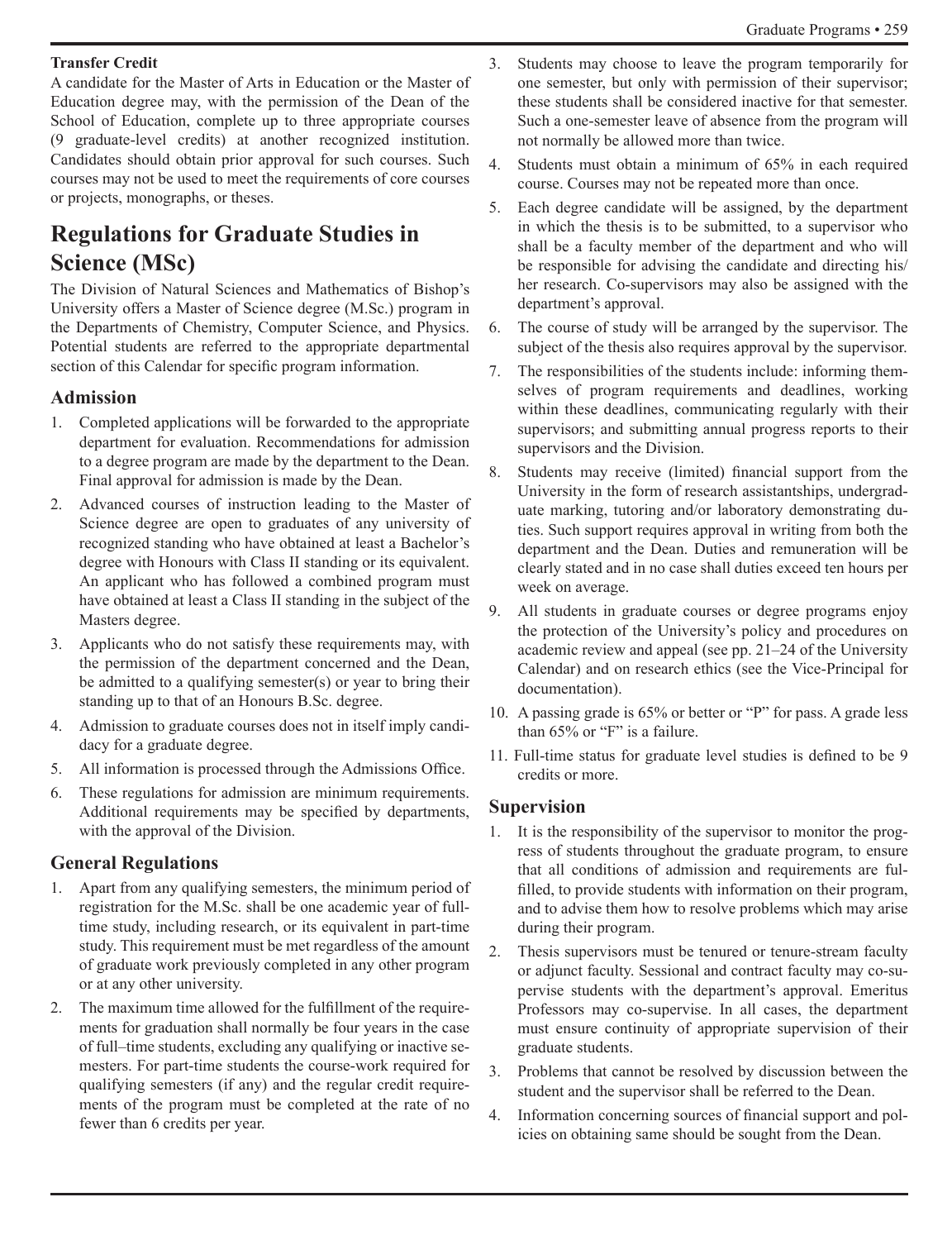- 5. Students must receive guidance and constructive criticism concerning their progress on a regular basis through the program, including regular meetings and/or e-mail communication with supervisors, attendance at research seminars, and appropriate responses to the student's annual progress report.
- 6. By April 15 of each year, M.Sc. candidates must submit to their supervisors a progress report covering both courses and research programs. This report must include the candidate's name, program and semester, a list of courses completed and their grades, a list of courses in which the candidate is registered, and a list of courses yet to be taken. A statement concerning the research work must include the title of the thesis (or if this has not yet been decided, a general title of the project), a short outline of the work to its present state, including the amount of work done and the significant findings of the research, plus a statement of the work proposed for the future and a realistic estimate of the time required for its completion.
- 7. The supervisor will evaluate the annual progress report and grant a grade of "satisfactory" or "unsatisfactory". Copies of this graded report will go to the department concerned and to the Division. The department m ay compel a student to withdraw from the M.Sc. degree program in the event of an "unsatisfactory" grade on an annual progress report. Students have the right to have this decision reviewed, first by the Dean and then by the Academic Review Committee.

### **Thesis Regulations**

- 1. All M.Sc. students must make a satisfactory oral presentation and defense of their thesis before graduating. Three copies of the thesis of a degree candidate must be submitted, with the approval of the supervisor, to the Division at least two months in advance of the marks deadline of the semester in which it is to be defended.
- 2. The three copies of the thesis delivered to the Division must be accompanied by a letter from the supervisor informing the Division of the names of the two persons who have consented to act as examiners of the thesis (see Regulation 3). The secretary of the Division shall forward one copy of the candidate's thesis to each examiner with an appropriate covering letter.
- 3. The thesis shall be orally presented and defended before two examiners other than the supervisor, one of whom shall be an external examiner who is a specialist in the candidate's field of interest. The examiners shall be selected by the supervisor and department concerned, subject to the approval of the Dean. A thesis will be accepted only following approval of its defense by both examiners. A thesis may be returned to the candidate for revision on the advice of one or both examiners and subsequently re-defended (once only).
- 4. After the thesis has been defended and accepted, at least three copies shall be properly bound by the University at the candidate's expense, one for deposit in the Library, one for the retention of the department concerned and one for the supervisor. At the request of the candidate, a fourth copy maybe bound for his/her personal use.
- 5. Advice concerning the preparation and presentation of theses is to be provided by the supervisor and department concerned.
- 6. It is the responsibility of a supervisor to uphold and to transmit to students the highest professional standards of research and scholarship in the preparation of theses; to provide guidance in all phases of the student's research; to meet with their students regularly; to provide prompt feedback on submitted work, including drafts of the thesis; and to clarify expectations regarding collaborative work, authorship, publication and conference presentations which may result from the student's research.

## **M.Ed. and M.A. in Education**

## **Program Overview**

Certified teachers, educational administrators and those with a first undergraduate degree may make application to graduate programs leading to Master of Education (M.Ed.) in Educational Studies and Leadership, or a Master of Arts (M.A.) in Educational Studies (thesis).

Students in this program will further their scholarly and professional development as administrators, educational leaders, educators, and researchers, while engaging with the social, historical, cultural, and linguistic dimensions of education. Students will consider issues of power, diversity, gender, and marginalization in education. Studies may be based on sociological, historical, or linguistic foundations; they may draw on a variety of contemporary perspectives including comparative and international education, post-colonial theory and theories of decolonization, applied linguistics, sociolinguistics, discourse analysis, and critical theory.

Underlying each of these themes is the overarching theme of leadership in educational institutions and in other organizational, professional, and community settings where enhancing learning for the social, cultural, digital, and economic needs of the 21st century is at the forefront.

#### **Requirements for entrance into graduate programs in Education at Bishop's University are as follows.**

Applicants for the M.A. and M.Ed. (full and part-time) must:

- have completed a B.Ed. or related degree at a recognized university with an average of at least 75%;
- normally have at least two years of relevant educational experience (teaching or related professional experience).

NOTE: If your mother tongue is not English and you have not studied for at least three full years in English, you must submit TOEFL, IELTS, or other equivalent English language proficiency test results. Minimum scores in the School of Education for graduate studies are:

- TOEFL minimum score of 80 (Internet-based) with at least a score of 20 in each of the four components
- IELTS minimum score of 6.5 with at least a score of 6.5 in each of the four components

### **Applicants for the graduate certificates should:**

have completed a B.Ed. or relevant degree at a recognized university, normally with an average of at least 75%;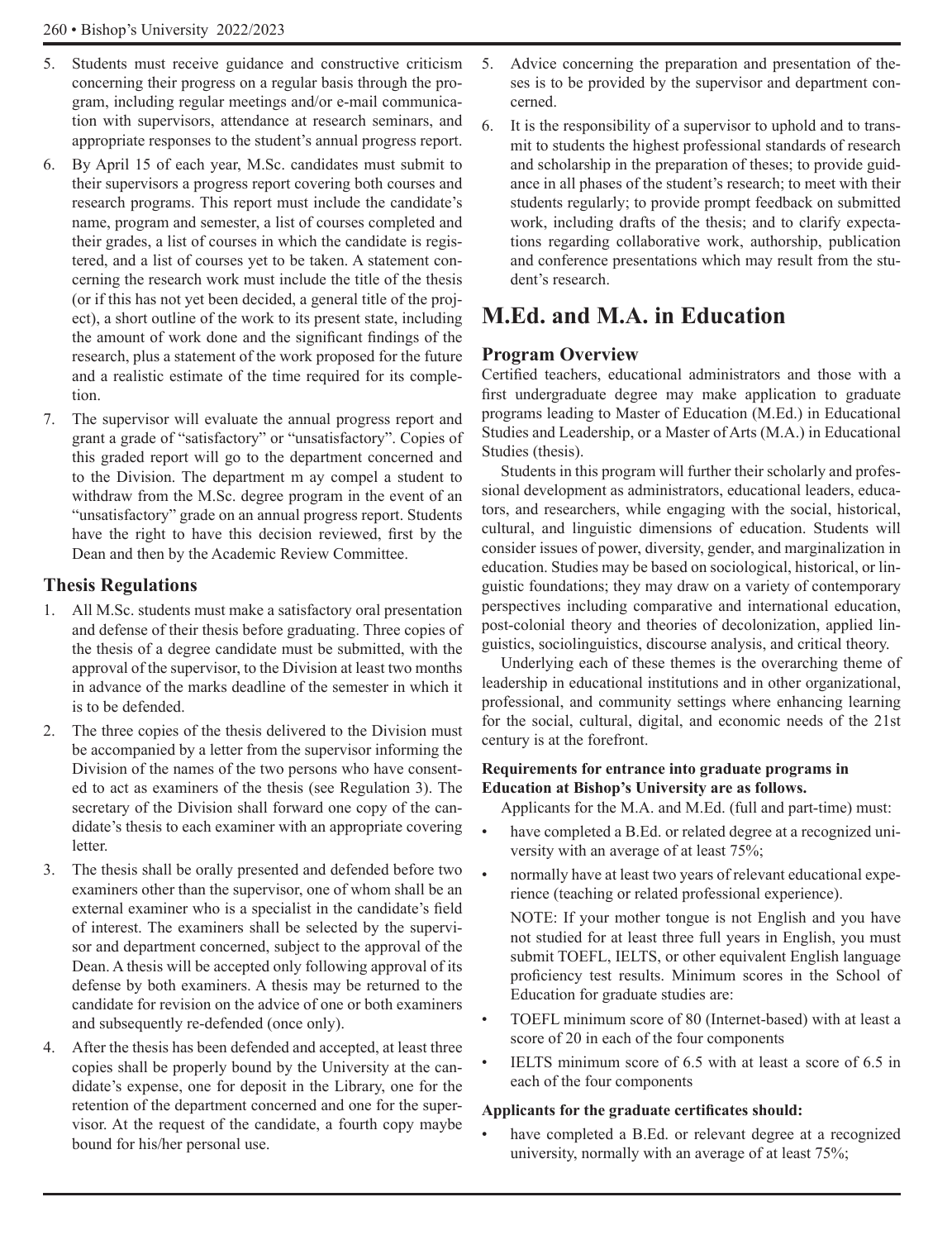have at least two years of relevant experience (teaching or related professional experience); such experience will be taken into account as we consider admissions.

NOTE: If your mother tongue is not English and you have not studied for at least three full years in English, you must submit TOEFL, IELTS, or other equivalent English language proficiency test results. Minimum scores in the School of Education for graduate studies are:

- TOEFL minimum score of 80 (Internet-based) with at least a score of 20 in each of the four components
- IELTS minimum score of 6.5 with at least a score of 6.5 in each of the four components

#### **Specific requirements for M.A. and M.Ed.**

Applicants to both the M.Ed. and the M.A. must submit two references using the form provided on the Admissions website. Applicants to the M.Ed. must submit a CV and a letter of intent outlining why you believe you are a good candidate for graduate studies at Bishop's University. Applicants to the M.A. must submit a two-page description of their research interests, including area of interest, initial research questions, methodological approach (e.g. case study, classroom study), possible resources required (e.g. access to specialized computer technologies, special schools and/or populations), and an approximate time line for completing the program. Students applying to the M.A. also must name one or two professors from the School of Education who they believe will be possible supervisors. Because the resources of the School of Education are limited, potential students should be advised that the School reserves the right to refuse admittance to a student whose research interests do not coincide with those of existing faculty for supervision purposes, or if the resources required are not readily accessible.

It is recommended that students complete the program within six years. After six years all students who have not completed the program will be required to meet with the Dean of the School of Education to reassess their progress.

Full-time M.Ed. students who are registered but inactive for a period of one year will be withdrawn from the program and must reapply. Part-time M.Ed. students who are registered but inactive for a period of three years will be withdrawn from the program and must reapply. M.A. students who have not registered for a course or for their thesis for two years will be withdrawn from the program and must reapply.

#### **Specific requirements for the graduate certificates**

Applicants should submit one letter of reference addressing academic ability, qualifications and experiences, and how this certificate will benefit their professional learning. They must also submit a personal statement illustrating experience working with students and reason(s) for seeking admission to the program. This certificate does not lead to teacher certification.

Application information and admission and program criteria for the graduate programs in Education are listed in the Admissions and Registration section of this Calendar.

## **Programs leading to the Master of Education (M.Ed.) in Educational Studies and Leadership, or the Master of Arts (M.A.) in Educational Studies (thesis).**

Graduate courses leading to the M.Ed. and M.A. degrees are normally offered during each of the following four sessions: Fall, Winter, Spring 1,and Spring 2.

### **Course Offerings**

In the M.Ed. and M.A. program, students pursue compulsory courses common to all students, in addition to some specific ones, depending on which program the student has opted for. Students who have completed graduate courses in Education at Bishop's University may be considered for advanced standing. The Admissions Committee of the School of Education may consider the transfer of credits from one of our existing certificate programs. Such transfer credits will only be considered for courses in which the grade received is at least 75%. Practicum courses are not eligible for such transfers. A maximum of nine credits from another institution may be applied to the M.Ed. and M.A. program. For more details on the Master's of Arts program, please refer to the M.A. Handbook.

## **Master of Education in Educational Studies and Leadership (45 credits**  without thesis) CONLSL

#### **Research Module**

6 compulsory credits

- GSE 510: Academic Reading and Writing
- GSE 516: Educational Research for Practice

#### **Foundations courses**

9 compulsory credits,

*3 credits from:*

- GSE 502: Educational Philosophies
- GSE 506: Globalization and Global Education
- GSE 540: Sociological Perspectives in Schooling

*3 credits from:*

- GSE 501: Psychology of Teaching and Learning
- GSE 523: Educational Neuroscience: Mind, Brain, and Teaching

*3 credits from:*

- GSE 503: Curriculum Explorations I
- GSE 574: Understanding Professional Development
- GSE 575: Educational Leadership Theories

#### **Elective Courses 30 credits**

More detailed information about specific course choices is available from the School of Education.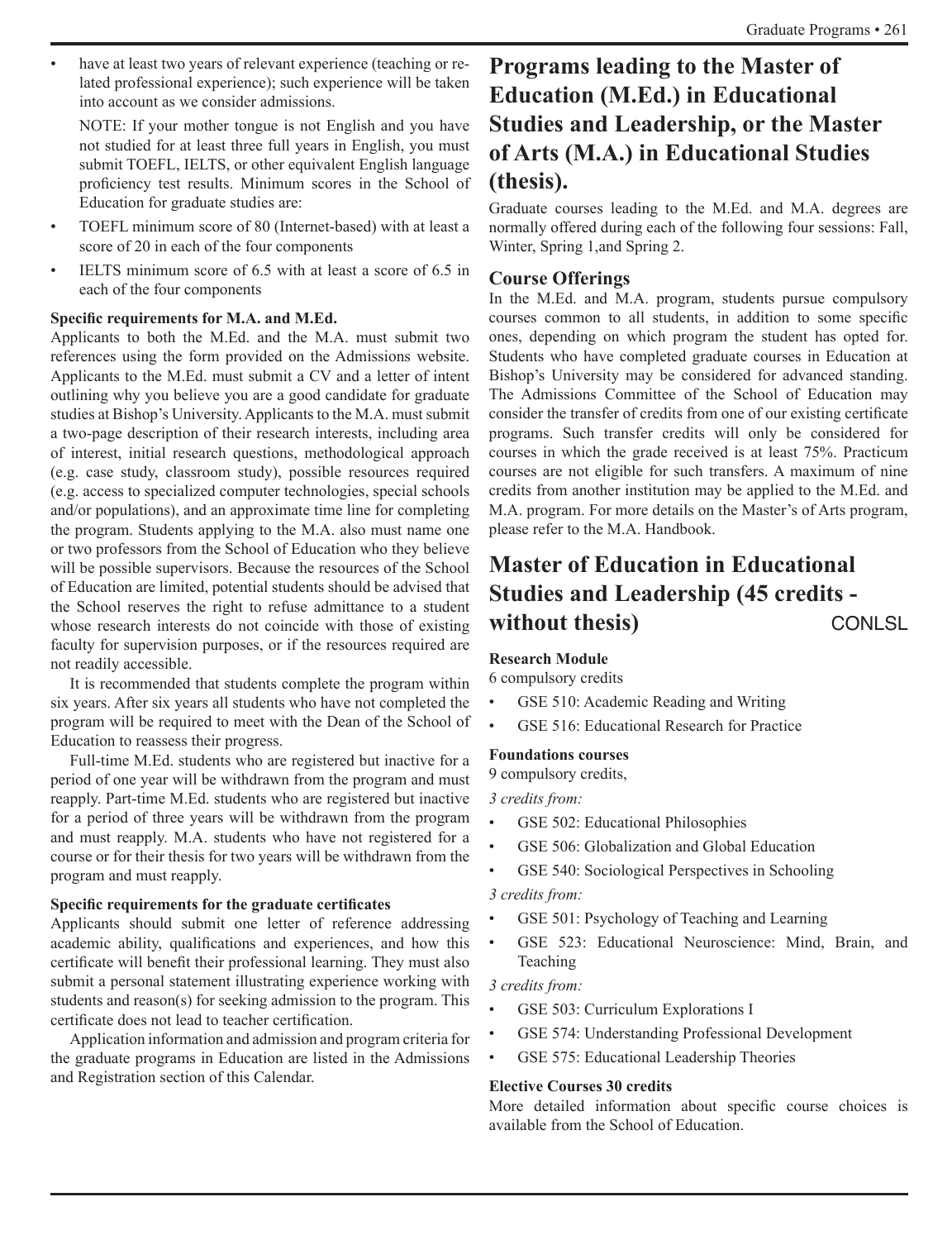## **Master of Arts in Educational Studies (45 credits - with thesis)** CONLSL

#### **Research Module**

9 compulsory credits

- GSE 510 Academic Reading and Writing
- GSE 516 Educational Research for Practice
- GSE 518 Seminar in Research Methods

#### **Foundations courses**

6 compulsory credits, 3 credits each from 2 of the 3 following courses:

- GSE 502 Educational Philosophies
- GSE 501 Psychology of Teaching and Learning
- GSE 503 Curriculum Explorations I

#### **Elective Courses 6 credits**

More detailed information about specific course choices is available from the School of Education

#### **Thesis documents 24 credits**

- GSE 705: Thesis Proposal (3 credits)
- GSE 700: Thesis (21 credits)

## **List of Courses**

**GSE 500 Selected Topics in Curriculum 3-3-0** This course has been designed to provide the student with the opportunity to examine recent developments in curriculum.

#### **GSE 501 Psychology of Teaching and Learning 3-3-0** This course will examine ways to use the theories, principles and research methods of psychology to understand learning and to inform the teaching and curriculum processes. The implications of different theories of learning will be examined. Students will compare and contrast how the theories define knowledge and learning. Students are encouraged to explore in depth topics relevant to their practice.

#### **GSE 502 Educational Philosophies 3-3-0**

This course will examine the philosophical principles and theories that provide a foundation for education today. Through a critical review of philosophical perspectives, students will develop an understanding of the way in which these perspectives continue to shape current educational thinking and practice.

#### **GSE 503** Curriculum Explorations I

This introductory course will examine curriculum as a socially constructed process. Students in the course will examine the principles and theories relating the various dimensions of the curriculum process: designing, planning, enacting and reflecting.

#### **GSE 504 Curriculum Explorations II 3-3-0**

This course is an extension of GSE 503, Curriculum Explorations I. Students will focus on using the knowledge acquired in GSE 503 and new knowledge constructed in GSE 504 to generate a curriculum design and the resources necessary to enact that design.

*Prerequisite: GSE 503*

#### **GSE 505 Evaluation and Assessment 3-3-0**

This course will focus on the role of evaluation and assessment of the learning process and will include an examination of their underlying principles. The practical implications of the school context on the learning process will be explored.

#### **GSE 506 Globalization and Global Education 3-3-0**

This course provides an overview and introduction to areas of research that inform the practice of global citizenship education. These include inter-disciplinary studies in globalization and education, transnational studies, postcolonial theory, citizenship education, social justice education, migration studies, and sociological and pedagogical approaches to education for social diversity. Students will engage current debates and implications of these for practice.

#### **GSE 507 Origins of Modern Schooling 3-3-0**

This course examines the trends and themes in educational history that have influenced and shaped contemporary school systems. The course will explore how schooling and concepts of education have changed over time, and will critically analyze the successes and failures of educational developments. Students will engage in historical thinking and research in order to understand how the educational past continues to impact education today.

#### **GSE 508 History of Education Policy 3-3-0**

This course explores the historical processes that have created current Canadian school systems, with a particular emphasis on Quebec. Through an analysis of public policy case studies, the course will assess the unfolding educational policy environment and how policymaking ideas and debates have impacted the current education landscape.

#### **GSE 510 Academic Reading and Writing 3-3-0**

This course has been designed to facilitate students' ability to (1) read, synthesize and analyze academic articles, books and other primary source texts and (2) express their knowledge and ideas in a scholarly fashion using the conventions defined by academic journals. Different types of research articles will be examined and strategies for reading each type explored.

#### **GSE 511 Educational Statistics 3-3-0**

This course is an introduction to statistical analysis methods. Topics to be covered include means, standard deviations, variances, sampling distributions, hypothesis testing z-tests, t-tests, correlation/regression and, if time permits, Chi-squared tests. This course emphasizes a conceptual understanding of statistics and their application in educational research rather than mechanical calculation.

**GSE 516 Educational Research for Practice 3-3-0** This course leads participants to consider the relationship between approaches to educational research, knowledge, and practice. Participants explore, in-depth, the epistemological positions and basic principles of action research and the importance of critical reflective practice for transformative education. Individual class projects are carried out, such that students in the M.Ed. Program will adopt an inquiry stance towards their practice, while students in the M.A. Program will deepen their understanding of the foundations of Educational Research.

#### **GSE 518 Seminar in Research Methods 3-3-0**

This compulsory course in research in education for M.A. students is designed to help participants to evaluate and conduct research in education. The course includes topics such as the selection of a research topic and generation of research question(s); collection, analysis and interpretation of qualitative and quantitative date; presentation and evaluation of research; and a range of research designs. *Prerequisite: GSE 516*

**GSE 520 Selected Topics in Special and Inclusive Education 3-3-0** This course has been designed to provide the student with the opportunity to examine recent developments in special education.

#### **GSE 521 The Exceptional Learner 3-3-0**

This course in special education will examine the characteristics of learners with diverse special needs, including the psychological, medical and sociological aspects of the various exceptionalities and the various ways in which they are educated. The content of this course will be of relevance to administrators and regular classroom teachers as well as to special General educators. Participants in this course will critically examine the many approaches to facilitating learning for individuals with learning disabilities and other exceptionalities.

**GSE 522 Special Topics in the Psychology of Learning 3-3-0** This course provides students an opportunity to further explore topics related to the psychology of learning.

*Prerequisite or Co-requisite: GSE 501* 

**GSE 523 Educational Neuroscience: Mind, Brain, and Teaching 3-3-0** This course will provide students with an introduction to educational neuroscience framed from an interdisciplinary perspective. This course will review recent research from neuroscience, psychology, and education and will provide a balanced perspective about the potential and limits of linking these disciplines. Students will acquire the skills and concepts needed to interpret basic neuroscience research in the context of a meaningful interdisciplinary question. The course will also investigate the different histories, philosophies, and epistemological lenses through which common problems in neuroscience, psychology, and education are approached. Topics such as bilingualism, reading and language, numeracy and arithmetic, cognitive control, emotion, and creativity will be addressed.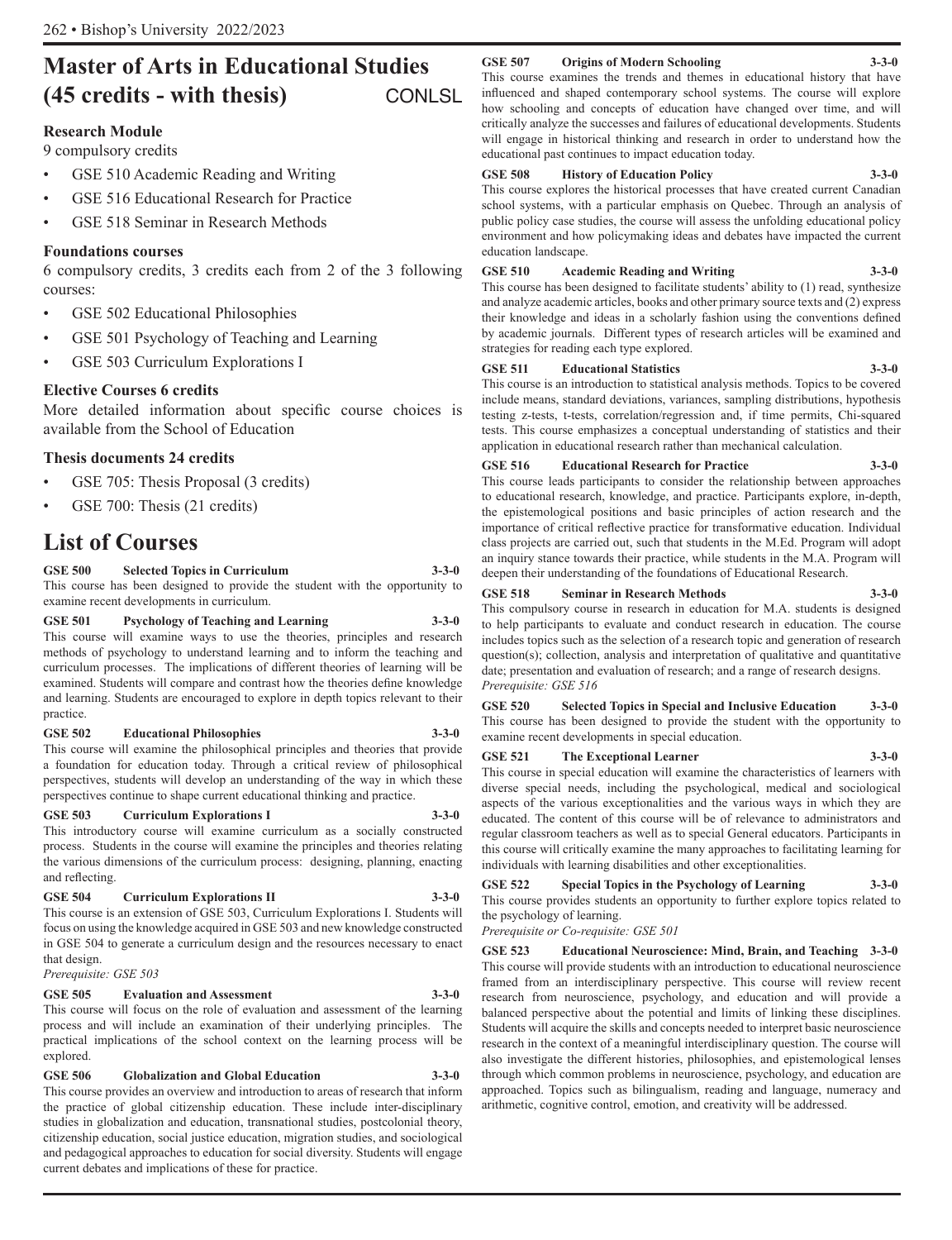#### Graduate Programs • 263

#### **GSE 530 Selected Topics in Media Literacy 3-3-0**

This course has been designed to provide the student with the opportunity to examine recent developments in media literacy. It will foster an expanded understanding of media and media technology, including the impact on our society and the shaping of individual and collective values and beliefs.

#### **GSE 534 Selected Topics in Educational Theory 3-3-0**

This course is designed to provide the student with opportunities to explore various theories of education. Specific topics will be chosen for each course by the professor.

#### **GSE 535 Policy Analysis for Educators 3-3-0**

This course will offer educators the opportunity to analyze public policy and the various settings typically associated with education policy making. Readings will introduce students to education policy debates, including the theoretical and ethical, as well as the political and economic, challenges facing policy makers and those impacted by education policy. Students will be guided through critical analyses of education policy, with a particular emphasis on the policies and related laws guiding the Quebec school system. Students will be given opportunities to consider the ways in which practitioners engage with policy, and how they can play a role in the making and reform of that policy.

#### **GSE 540 Sociological Perspectives in Schooling 3-3-0**

This course examines the role of schooling in society based in a comprehensive review of research in the sociology of education. Student will develop a comparative framework to analyze the competing agendas underpinning educational policy, curriculum development and a range of pedagogical practice in order to identify the forces associated with the changing landscape of public education in the 21st century (with particular forces in the forces of globalization and the neoliberal restructuring of the public sector).

#### **GSE 541 Colonialism, Education, and Decolonization 3-3-0**

In this course, students will develop a comprehensive understanding of the ongoing history of settler colonialism in Canada and of imperialism and colonialism in the global context. This grounds an examination of the role of education in colonization and in the project of decolonization in a range of national contexts. This course responds directly to the calls for action issued in the 2015 final report of Canada's historic Truth and Reconciliation Commission on Indian Residential Schools and new curriculum on the history of IRS and treaty education subsequently introduced in every Canadian province.

#### **GSE 550 Selected Topics in Educational Technology 3-3-0**

This course has been designed to provide the student with the opportunity to examine recent developments in educational technology.

#### **GSE 552 Technology in Education 3-3-0**

This course will focus on the potential which technology offers for the enrichment of learning and teaching. Drawing on current research students will examine issues of appropriate effective integration of technology in the curriculum such as the need for value-added approaches. The course will focus on modern technologies including applications of e-learning.

#### **GSE 553 Technology and the Role of the Educator 3-3-0**

This course examines the role of the educator in an increasingly technological world. Modern advances in technology have seen a concomitant change in the role of the teacher from one who passes on knowledge to one who mentors students in developing their knowledge. Students become active in their educational activities. This course will examine theoretical perspectives on the role of the educator in a technologically-defined world and the implications for current and future practices. The students in this course will also learn how to create studentcentered applications of technology in the classroom, allowing students to make their own products and their own content.

#### **GSE 559 Research in Educational Technology 3-3-0**

This course has been designed to provide students with the opportunity to search and locate the literature relevant to their selected topics of interest. Students will acquire skills in conducting both electronic and hand searches. They will critically analyze the literature base related to one facet of educational technology and produce a scholarly, written review of that literature. This literature review will culminate in research questions, objectives, or hypotheses that align with the literature reviewed. This course is compulsory for students registered in the MA program with emphasis in educational technology and should be taken near the end of their program.

#### **GSE 560 Selected Topics in Literacy 3-3-0**

This course allows students to examine research related to current issues in literacy learning and teaching. Specific topics vary from year to year to take advantage of the special expertise of the faculty.

#### **GSE 561** Language and Literacy Studies

Through this course, students examine current trends, issues, theory and research in teaching and learning in the English language arts classroom. Topics include media literacy, critical literacy, multiliteracies, multicultural curricula, and language learning and teaching across the curriculum.

#### **GSE 564 Learning to Write and Writing to Learn 3-3-0**

This course is designed for teachers who are interested in exploring many different approaches to learning to write in different genres. Participants should be prepared to engage in a great deal of writing as the philosophy of the course is one that is grounded in the notion that "we learn to write by writing".

#### **GSE 570 Selected Topics in Educational Leadership and Administration 3-3-0**

This course has been designed to provide the student with the opportunity to examine recent developments in educational leadership and issues related to educational administration.

#### **GSE 571 Principles of Educational Leadership 3-3-0**

This course, designed for teachers and administrators interested in becoming effective leaders, is an introduction to the study of educational leadership. Participants in this course will be introduced to the theory and research literature on issues of leadership in general and school leadership in particular. Students will explore topics such as school-based management, invitational leadership, flexible leadership, professional collaboration and individual initiative.

### **GSE 573 Creating and Leading Effective Schools 3-3-0**

This course aims to inform practicing and aspiring school leaders about ways to mobilize a school staff toward greater effectiveness in reaching a joint mission. It examines current research and school improvement literature with a view to developing practical strategies for whole school assessment, evaluation and development.

## **GSE 574 Understanding Professional Development 3-3-0**

This course will explore the many ways teachers develop as professionals, both individually and as members of educational organizations. Participants in the course will be involved in reading about and discussing topics such as the following: What knowledge is held by good teachers? What does teacher reflection contribute to development? What can be done by organizations to promote teacher learning and development? How are student learning and teacher learning related? What are the possibilities for designing professional development programs for teachers?

#### **GSE 575 Educational Leadership Theories 3-3-0**

This course is designed to provide students the opportunity to examine a set of educational leadership theories that have been or are currently used in school settings. Participants will be encouraged to critically examine the theories that are presented and explore the implication of using them in educational settings.

#### **GSE 576 Teacher Leadership 3-3-0**

Participants will explore the changing roles of teacher leaders and perspectives on teacher leadership. Participants will review relevant literature and will examine features of teacher leadership including teacher participation in institutional hierarchies and teacher involvement in shaping institutional cultures and acting as agents of transformation.

## **GSE 577 Family, School and Community Partnerships 3-3-0**

This course is designed to facilitate the development of communication and leadership skills necessary for positive family, school and community interactions. Students will examine contemporary issues from both a theoretical and practical perspective and develop strategies which address a variety of complex situations.

**GSE 580 Selected Topics in Second Language Learning 3-3-0** This course has been designed to provide the student with the opportunity to examine recent developments in second language learning.

#### **GSE 581 Introduction to Linguistics for Language Teaching 3-3-0** This course is a survey of linguistic theory as it relates to second language teaching. Students are exposed to major themes in linguistics as a basis for the study of second language teaching and learning.

#### **GSE 582 Language Acquisition 3-3-0**

The purpose of this course is to examine ways in which theories of language acquisition have implications for the teaching and learning of a second language. The course includes a study of important research in the field of language acquisition and its relevance to second language teaching.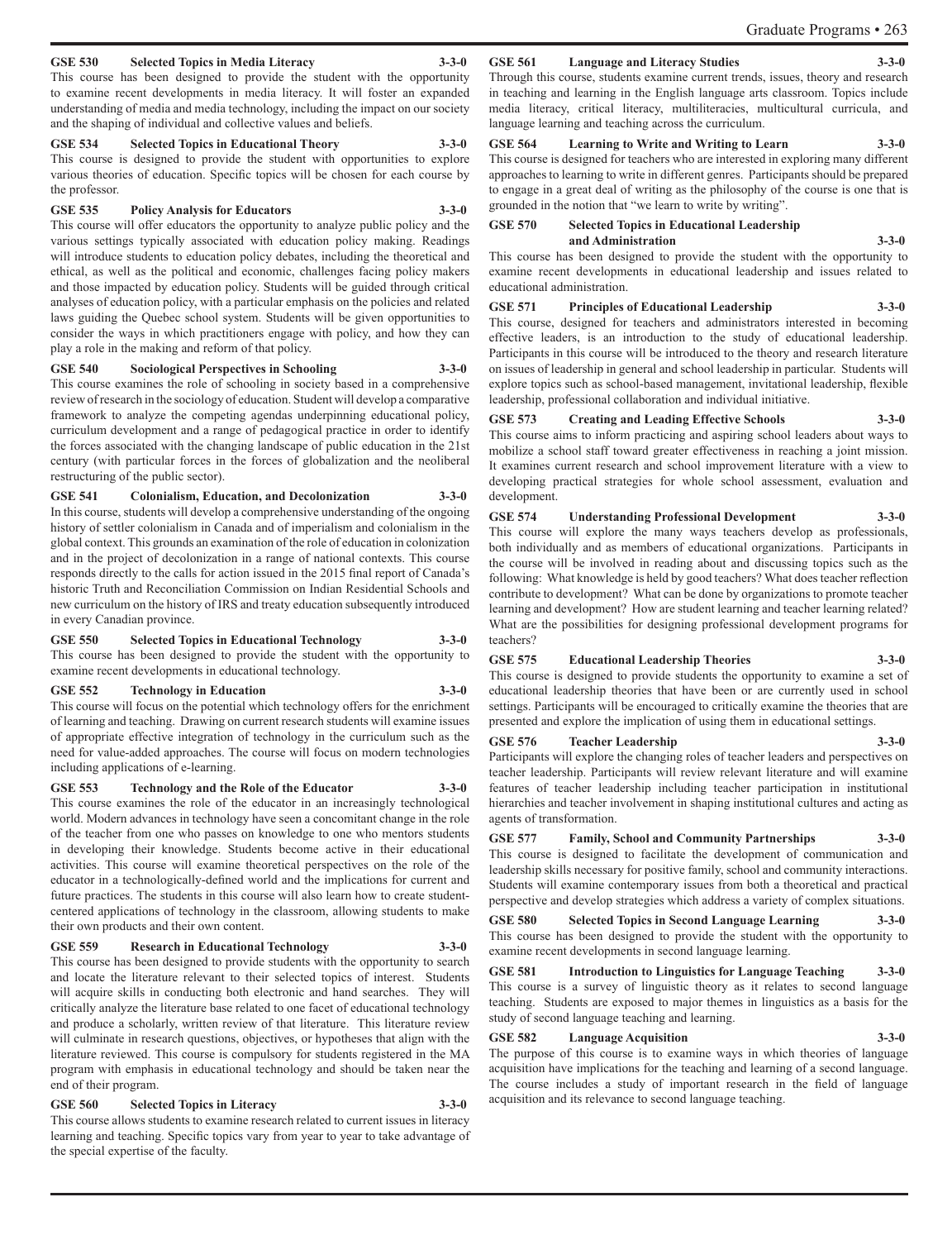#### **GSE 584 Teaching English Grammar 3-3-0**

This course provides an overview of the theoretical background for the teaching of grammar. It includes a review of major grammatical patterns of English, as well as a focus on learner errors and the design of material appropriate to the teaching of grammatical concepts.

#### **GSE 585 Methods in Second Language Teaching I 3-3-0**

This first course in methodology introduces the student to classroom practices in teaching English as a second language. It includes a historical overview of approaches to second language teaching. The course focuses on the selection of teaching material and classroom techniques for second language teaching.

#### **GSE 586 Methods in Second Language Teaching II 3-3-0**

The second course in methodology extends the content covered in Methods I. Classroom practice and development of curriculum resources are the major topics covered in this course.

*Prerequisite: GSE 585*

#### **GSE 587 Assessment and Evaluation in Second Language Teaching 3-3-0**

This course includes an exploration of design strategies for effective assessment and evaluation procedures for second language teaching. It combines the theory of effective assessment with practical applications for the second language classroom.

**GSE 588** The Second Language Learner This course focuses on a learner-centered approach to second language teaching. It emphasizes the importance of individual learner backgrounds, special needs of learners, individual learning styles and strategies, and cultural considerations in the teaching of English as a Second Language.

#### **GSE 589 Observation and Practice Teaching in Second Language Classrooms 6-3-0**

This six-credit course involves the observation of experienced second language teachers in their classrooms, as well as peer observation of students in the course. Students will develop and teach lessons under supervision at both the primary and secondary levels. Students may observe and teach in adult classes.

#### **GSE 590 The Creative Process in Education 3-3-0**

Students will explore the creative process as it affects and is affected by the relationship between the teacher and the learner. Students will engage in creative projects and monitor their own creative process. Through readings, discussion, and experiences with different media, students will learn to articulate and evaluate learning within a creative process framework.

#### **GSE 591 Studio Inquiry I 3-3-0**

In this course students identify the content and the processes essential to their on-going studio performance. Students are expected to develop parallel inquiry into exhibitions, installations, performances, documentations, notation systems and related readings. Evaluation is based on workshop and seminar participation, studio performance and class presentations. This course may be continued as GSE 592.

#### **GSE 592 Studio Inquiry II 3-3-0**

**GSE 593 Selected Topics in Art Education 3-3-0** This is a seminar course offering students the opportunity to study various aspects of art education. Specific topics vary from year to year to take advantage of the special expertise of the faculty.

### **GSE 594 Readings in Art Education 3-3-0**

This is a seminar course in which students study selected texts to gain insight into formative notions and recurring issues in art education. Assignments include historical research questions arising out of an examination of personal experiences in the teaching and learning of art.

#### **GSE 596 Art and Technology: an on-going dynamic 3-3-0**

This course addresses the assumptions that underlie the discourse about art and technology. Technology has and continues to be used as a part of art, in the service of art, and as forms of art. Correspondingly each technological innovation in art raises a new set of practical, theoretical, and aesthetic questions that challenge theoretical underpinnings within art education. A review of some of the types of technology-based art, with examples of work by some prominent artists, establishes the range of difficulties that accompany the introduction of new technologies into art and the effects of these new visual languages on discourses in art and art education.

### **GSE 599 Transformative Praxis 3-3-0**

The intent of this course is to cultivate Action Research based experiences with a specific focus on social justice grounded themes and collaborative interaction with relevant community. Students are expected to work in tandem with and under the supervision of faculty members who are actively engaged in such fieldwork.

In addition to spending at least four weeks in the field, students can anticipate completing preparative and culminating academic activities. The result of which is meant to encourage students and community members to creatively expand their own borders of transformative possibilities through the art of praxis.

#### **GSE 630 Independent Study in Education 3-0-0**

Students in an existing graduate program may be granted permission to pursue an independent study project under the guidance of a faculty supervisor on a topic in Education significant to their program. Topics must be approved by the Graduate Program Committee of the School of Education.

*Pre-requisite: Permission of the Graduate Program Committee*

#### **GSE 700 Thesis 21 credits**

Under the supervision of the School of Education thesis supervisor, the M.A. student conducts a research study, which is followed by completion of an academic document that must meet the standards of scholarship established by the appropriate research community.

*Prerequisite: Successful completion of GSE 705: Thesis Proposal* 

#### GSE 701F Monograph 6 credits

This 6-credit monograph, under the supervision of a mentor assigned by the School of Education, permits the student in the final stages of his/her program to use the knowledge acquired to inform the designing and composing of an original piece of scholarly writing. This document can take a variety of forms including a research report, a book, or a critical review of a body of literature. A successful graduate level monograph is an academic document that must meet the standards of scholarship established by the appropriate research community.

*Prerequisite: Completion of all course requirements for the Master of Education degree with a concentration in Curriculum Studies or Educational Leadership, including GSE 706 – Exit Project Proposal.*

#### **GSE 702F Curriculum Studies Project 6 credits**

This 6-credit independent project, under the supervision of a mentor assigned by the School of Education, permits the M.Ed. student in the final stages of his/her program to draw on various appropriate and significant experiences and insights to inform the designing of a novel unit of study and to facilitate the inquiry into its enactment. Each project will seek to inform practice through a significant research component.

*Prerequisite: Completion of all course requirements for the Master of Education degree with a concentration in Curriculum Studies, including GSE 706 – Exit Project Proposal.*

#### **GSE 703F Educational Leadership Project 6 credits**

This 6-credit independent project, under the supervision of a mentor assigned by the School of Education, permits the M.Ed. student in the final stages of his/her program to draw on various appropriate and significant experiences and insights and to apply this knowledge to a real-life problem in educational management or leadership. The student starts with an analysis of the problem and the design of a plan of action (to be approved by the mentor). However, it is expected that each project will seek to inform practice through a significant research component.

*Prerequisite: Completion of all course requirements for the Master of Education degree with a concentration in Educational Leadership, including GSE 706 – Exit Project Proposal.*

**GSE 704F Art Exhibition and Supporting Documents 6 credits** The nature of the 6-credit art exhibition and supporting documents will be determined through consultation between the student and the supervisor.

*Prerequisite: Completion of all course requirements for the Master of Education degree with a concentration in Art Education, including GSE 706 – Exit Project Proposal.*

#### **GSE 705 Thesis Proposal 3 credits**

This 3-credit independent study, completed under the supervision of a thesis supervisor, leads to completion of a proposal, which is defended by the student prior to registration in the thesis. In addition to developing the proposal, the deepens understanding of research ethics and policies. Where pertinent to the proposed study, the student prepares ethics submissions. Prerequisite: Completion of course requirements for the Master of Arts in Educational Studies

#### **GEA 522 The Principal 3-3-0**

This course will examine the relationship of the school principal with various constituencies, including students, teachers, the larger educational community and parents. Expectations and skills related to the roles and responsibilities of the school principal will be explored.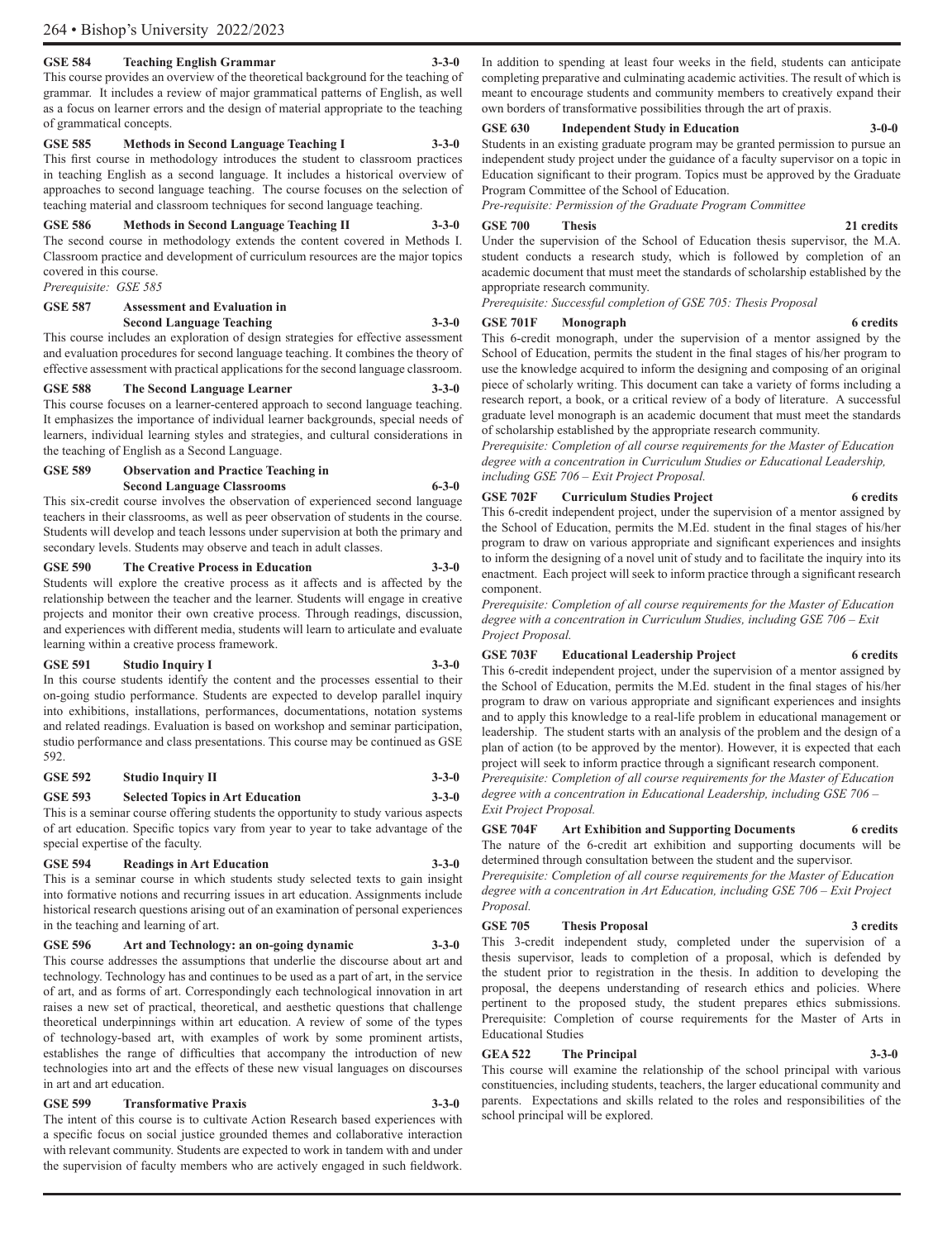#### Graduate Programs • 265

#### **GSL 582 Building Oral Competencies 3-3-0**

This course provides students with an overview of theory related to the teaching of adults. It focuses on the application of this theory to the teaching of English as a second language to adults: the development of a needs analysis, selection and design of appropriate materials, and the involvement of adult learners in the learning process.

**GSL 589F Individual Project in the Teaching of English 3-3-0** This course may be taken with the special permission of the School of Education. It provides an opportunity for a student to pursue an area of special interest in the field of second language teaching.

## **Graduate Certificates**

Graduate Certificates offered at Bishop's in the School of Education consist of 15 credits. The certificates are intended primarily for in-service teachers, administrators, educational leaders, and other school-based professionals. The Graduate Certificate in Teaching and Learning in an Uncertain World is designed to meet the needs of educational professionals in the K-12, post-secondary, and private sectors.

The Graduate Certificate in Inclusive Education and the Graduate Certificate in Teaching and Learning in an Uncertain World are offered following a cohort model. Students will take two intensive, on-site or online summer courses in their initial session, and a further three courses online – one in fall, one in winter, and one in spring.

## **Graduate Certificate in Inclusive Education: Teaching and**  Learning for All CONIED

This program is intended for in-service teachers, administrators, and other school-based professionals who would like to be better equipped to support students in an inclusive setting. The certificate provides participants with opportunities to review and extend their knowledge of teaching, learning, assessment, and policy in Inclusive Education, while engaging with other practitioners in similar roles. Students enrolled in this certificate will be have the opportunity to reflect on their own practice, and to critically engage with current themes, theories, and research in the field of Inclusive Education. The graduate certificate will use a cohort model. Students will take two intensive, on-site or online summer courses in their initial session, and a further three courses online -- one in fall, one in winter, and one in spring. The initial intensive session is intended to help develop community within the cohort.

*Please note: This certificate may not be offered every year. This certificate does not lead to teacher certification.*

Students will earn 15 credits by taking 5 of the 6 courses below:

- GCI 524 Exceptional Learners in Inclusive Classrooms
- GCI 525 School-based Mental Health Practice
- GCI 526 Leading for Inclusion
- GCI 527 Differentiating Instruction and Assessment
- GCI 528 Special and Inclusive Education : History of Policy and Practice
- GCI 529 Inclusive Education: Syntheses and Culminating Explorations

#### **CI 524 Exceptional Learners in Inclusive Classrooms 3-3-0**

This course focuses on the teaching of students with exceptionalities in inclusive settings in the school community. It will provide students with the opportunity to examine the characteristics of diverse learners, including the psychological, medical and sociological aspects of various exceptionalities, and to consider how this knowledge best informs educational practice. Participants in this course will also critically examine approaches to facilitating learning for individuals with learning differences and other exceptionalities, such as Universal Design for Learning (UDL), and differentiated instruction (DI). Finally, students will consider collaboration with students, families, and other school personnel in the instructional process.

#### **GCI 525 School-based Mental Health Practice 3-3-0**

This course focuses on school-based mental health practice. Students will develop an understanding of the prevalence and range of mental health concerns that may be present in children and adolescents. They will analyze the educational impact of mental health issues on youth. They will examine various approaches to support students within the home, school and community. Students will explore a range of topics such as the benefits of authentic home/school collaboration, building children's resiliency, looking at behaviour through a self-regulation lens, and the role of connected relationships with caring educators.

#### **GCI 526 Leading for Inclusion 3-3-0**

This course explores student diversity within the context of inclusive education. Current theoretical and conceptual frameworks related to holistic learning, equity integration and a capacity-approach to diverse student learning will be examined. Attention will be given to critique the dominant views of equity and inclusion and how current schooling policies and practices are informed and constructed as a result. Students will reflect upon their agency and roles as leaders to envision and reconstruct more inclusive, student-centered, learning environments.

**GCI 527 Differentiating Instruction and Assessment 3-3-0** This course will focus on various ways to differentiate instruction and assessment. Drawing on research- based best practices, specific cases highlighting different approaches will be used as a basis for investigation. Teachers and administrators will engage in an inquiry-based approach drawing on research to develop their own 'cases' showcasing plans to differentiate instruction and assessment.

## **GCI 528 Special and Inclusive Education:**

**History of Policy and Practice 3-3-0** This course examines the origins of special education and the historical development of education policy and law related to students with disabilities. The course will consider historical shifts in the theory and practice of identifying students with special needs, as well as educational debates concerning the type and quality of education that such students ought to receive. The movement for integration and

inclusion will be explored through an analysis of major court rulings, legislation, and the growth of school policies related to equality, equity, and diversity.

#### **GCI 529 Inclusive Education: Syntheses and Culminating Explorations 3-3-0**

Students in the graduate certificate will have the opportunity to bring learning together through a capstone project related to certificate themes and their own teaching and learning contexts. The capstone course consists largely of independent work undertaken alongside regular check-ins, guidance, and supervision from the course instructor. Capstone projects will be open in terms of focus and format,but are expected to represent a synthesis and/or application of developing understandings.

## **Graduate Certificate in Teaching and Learning in an Uncertain World CONTLW**

This graduate certificate program will bring together teachers, educational leaders, and other educational professionals in the K-12, post-secondary, and private sectors to consider teaching and learning in an increasingly uncertain world. Through a focus on radical hope (Lear, 2008; Smits & Naqvi, 2015), students will consider how taking educational action in the present might lead to improved outcomes in the future. The program as a whole will explore multiple and interdisciplinary lenses for considering the issues under study. There will also be a strong emphasis on curriculum as a tool for change. The graduate certificate will use a cohort model. Students will take two intensive, on-site or online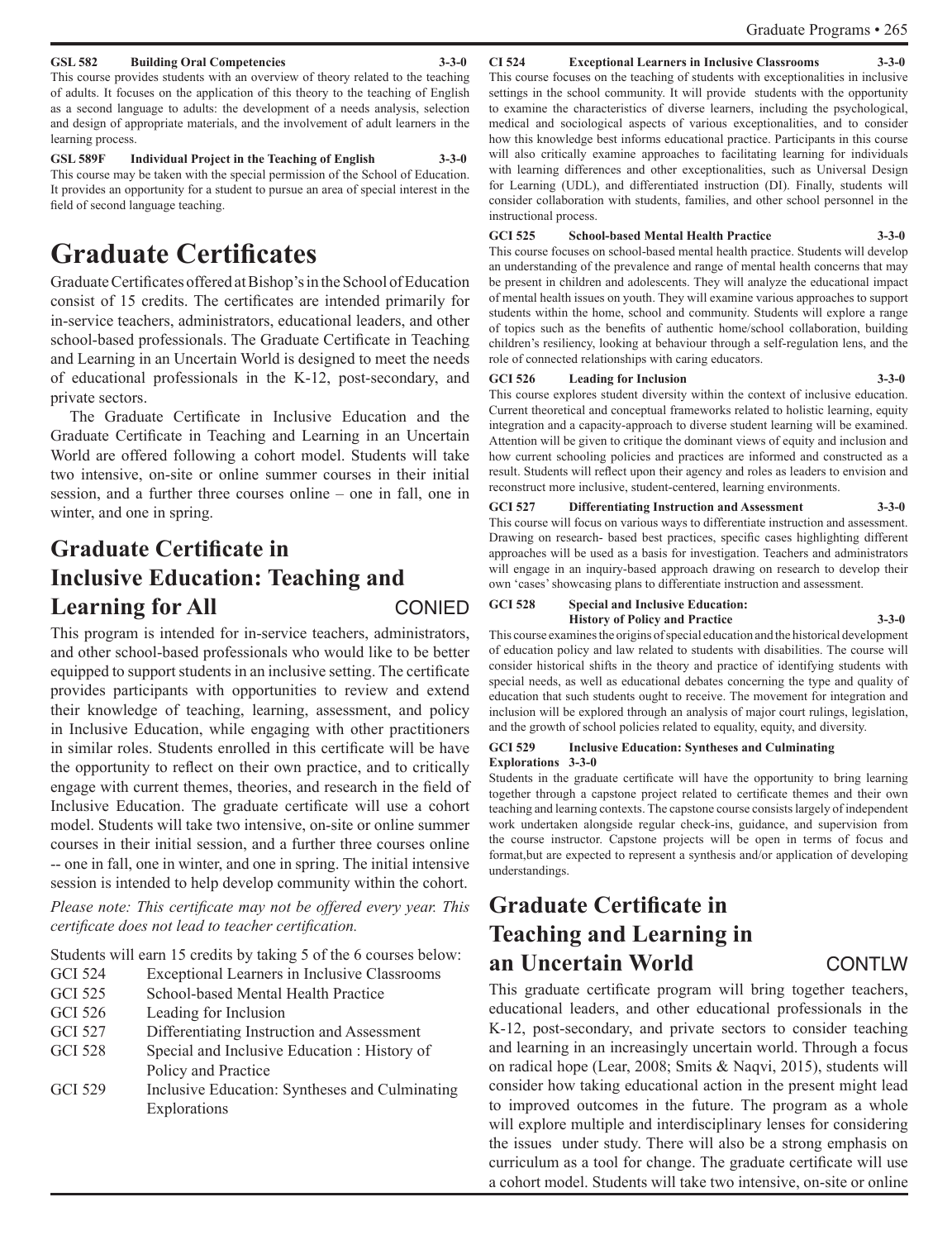summer courses in their initial session, and a further three courses online -- one in fall, one in winter, and one in spring. The initial intensive session is intended to help develop community within the cohort. Ideally it would occur face-to-face in order to engage in teaching alongside land.

#### *Please note: This certificate may not be offered every year. This certificate does not lead to teacher certification.*

Students will earn 15 credits by taking 5 of the 8 courses below:

GCU 542 Radical hope: Teaching and learning in the context of human-driven climate change

- GCU 543 Reconceptualization of curriculum: Curriculum as a process in precarious times
- GCU 544 Respect, relevance, reciprocity, and responsibility: Teaching and learning in good relation
- GCU 545 Getting dirty: Experiential teaching and learning within and beyond the classroom
- GCU 546 Protest as curriculum: Curriculum as protest
- GCU 547 Navigating the uncertainty of living and learning online
- GCU 548 Leading in an uncertain world: Considering the meanings of transformation in education
- GCU 549 Teaching and learning in an uncertain world: Syntheses and culminating explorations

#### **GCU 542 Radical hope:Teaching and learning in the context of human-driven climate change 3-3-0**

This course will take an interdisciplinary approach to considering the humandriven climate change and what it means in terms of teaching and learning. It will present narratives from literature, science, education, anthropology, geography, the media, Indigenous studies, philosophy, and policy to consider how climate change is framed, what it implies for education, and how teachers and students might learn together hopefully in the face of how climate change is profoundly impacting global processes.

#### **GCU 543 Reconceptualization of curriculum:**

#### **Curriculum as a process in precarious times**

#### **3-3-0**

This course invites students to consider the meaning of curriculum for a world in crisis, and for leading and educating in uncertain times. Drawing on theorists who conceive of curriculum as process, rather than jurisdictionally-mandated content and prescribed outcomes, the course looks at curriculum and education as a responsive and dynamic social and cultural relationship. Within the course, the integration of natural, social, political and economic dimensions serves as a means for course participants to pose problems and design inquiries that they see as significant to themselves and relevant in school-setting - for youth who are facing an uncertain world and future.

#### **GCU 544 Respect, relevance, reciprocity, and responsibility: Teaching and learning in good relation 3-3-0**

This course examines the current context for Indigenous-settler relations in education in Canada. In particular it considers how Indigenous peoples have positioned education as a platform for resistance, resurgence, and the potential development of good relations. The course will explore key documents for framing such relations – Indian Control of Indian Education, the Royal Commission on Aboriginal Peoples, the Final Report of the Truth and Reconciliation Commission – in order to critically consider responses in place, curricular opportunities, and teachers' obligations.

#### **GCU 545 Getting dirty: Experiential teaching and**

**learning within and beyond the classroom 3-3-0** This course will focus on gardening, outdoor learning, and experiences in/with the natural world as a means of cultivating relationships with place and land for both teachers and students. There will be a significant hands-on component to the course in order to break down the fear of getting dirty and perceived risks of moving outside the confines of a classroom or school space. The course will work towards development of systems thinking where teachers and learners see themselves as a part of a relational world rather than in control of an objectified existence.

#### **GCU 546 Protest as curriculum: Curriculum as protest 3-3-0**

This course will examine the deep connections between social and ecological justice through protest and land protection movements. It will consider historical origins of protest, the goals and impacts of protest, and motivations for protest. The course focus will be protest and land protection movements led by young people and members of communities that are marginalized, undertaken in support of the planet and all its inhabitants. It will position such movements as opportunities for learning, and take a particular interest in public curricula emerging from the movements to consider how such curricula can inform teaching and learning in schools.

**GCU 547 Navigating the uncertainty of living and learning online 3-3-0** Online technologies have influenced how we live and how we learn. This course will explore the relationships between online communication technologies and our communities, our relationships, and our learning. It will explore challenges associated with the use of online communication technologies including cyberbullying and the role of educational leaders in addressing these issues. It will consider transformational possibilities for life-long learning and community building, examining specific cases in multiple contexts including schools. It will also explore ways technologies can support us navigating uncertain times.

#### **GCU 548 Leading in an uncertain world: Considering the meanings of transformation in education 3-3-0**

Through this course students will learn about and critically analyze frameworks for transformational work in educational settings. Taking into account increasing uncertainty, ambiguity and complexity in the world, the course takes up a variety of disciplinary and inter-disciplinary lenses such as educational leadership and systems thinking. The course develops competencies related to leading and engaging in transformational change processes in the context of global uncertainties.

## **GCU 549 Teaching and learning in an uncertain world:**

**Syntheses and culminating explorations 3-3-0** Students in the graduate certificate will have the opportunity to bring learning together through a capstone project related to certificate themes and their own teaching and learning contexts. The capstone course consists largely of independent work undertaken alongside regular check-ins, guidance, and supervision from the course instructor. Capstone projects will be open in terms of focus and format, but are expected to represent a synthesis and/or application of developing understandings.

## **Graduate Certificate in Culturally and Linguistically Responsive Teaching CONCLT**

The certificate aims to prepare in-service teachers and/or educational personnel who teach and work with linguistically and culturally diverse students in local and international contexts. The program equips participants with the essential knowledge in linguistics, second language acquisition as well as teaching and learning approaches that are linguistically and culturally responsive to the needs of additional language learners in different contexts. The program also highlights a critical understanding of bi/plurilingual learner characteristics and how their complete communicative repertoires in first and additional languages as well as their diverse cultural resources can be leveraged for meaningful language and content learning and intercultural communication.

*Please note: This certificate may not be offered every year. This certificate does not lead to teacher certification.*

Students will earn 15 credits shown below:

- GSE 581 Introduction to Linguistics for Language Teaching
- GSE 582 Language Acquisition GSE 588 The Second Language Learner GCL 597 Plurilingualism and Intercultural Education
- GCL 598 Methods in Plurilingual Integrated Teaching and Learning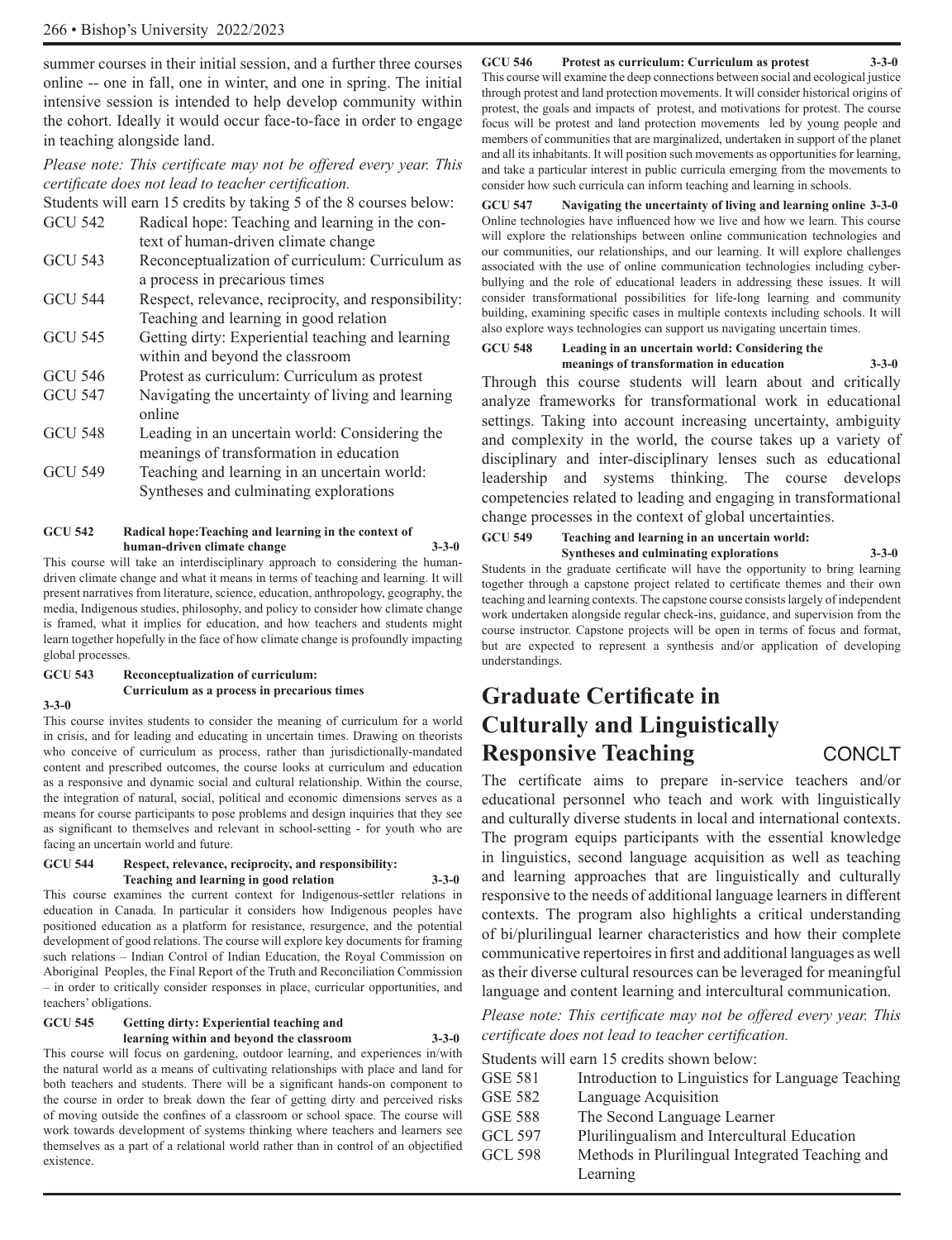#### **GSE 581 Introduction to Linguistics for Language Teaching 3-3-0**

This course is a survey of linguistic theory as it relates to second language teaching. Students are exposed to major themes in linguistics as a basis for the study of second language teaching and learning.

#### **GSE 582 Language Acquisition 3-3-0**

The purpose of this course is to examine ways in which theories of language acquisition have implications for the teaching and learning of a second language. The course includes a study of important research in the field of language acquisition and its relevance to second language teaching.

#### **GSE 588 The Second Language Learner 3-3-0**

This course focuses on a learner-centered approach to second language teaching. It emphasizes the importance of individual learner backgrounds, special needs of learners, individual learning styles and strategies, and cultural considerations in the teaching of English as a Second Language.

**GCL 597 Plurilingualism and Intercultural Education 3-3-0** This course explores recent changes in language theory, viewing individuals' language competencies as complex, dynamic and holistic repertories of communicative resources that language learners/users employ to construct meaning and engage in intercultural communication.

Implications for teaching and learning will be examined and discussed, focusing particularly on how plurilingual pedagogies can facilitate metalinguistic awareness, cross-language connections as well as critical intercultural awareness.

#### **GCL 598 Methods in Plurilingual Integrated Teaching and Learning 3-3-0**

This methods course introduces the participants to teaching approaches that support diverse students' use and development of plural repertoire of linguistic and cultural resources to meet communication needs in academic and/or professional contexts. It includes a specific focus on curricular design, development of curricular materials, as well as teaching and learning practices that foster the development and use of transversal language and literacy skills and strategies to promote effective knowledge construction and communicative performance.

## **Graduate Certificate in Teaching Intensive English CONGSL**

The Graduate Certificate in Teaching Intensive English is intended for in-service ESL teachers who would like to be better equipped for intensive ESL (IESL) teaching positions. The program provides teachers with opportunities to review and extend their knowledge of language teaching pedagogy while studying in an English-environment.

*Please note: This program is not offered every year.* 

Students will gain 15 credits through the courses below:

| GSL 540 | Intensive English: New Trends and Theories |  |  |
|---------|--------------------------------------------|--|--|
|---------|--------------------------------------------|--|--|

- GSL 541 Teaching and Learning in Intensive English
- GSL 544 Course and Curriculum Design in Intensive English
- GSL 547 Language Learning through Cultures
- GSL 549 Building Oral Competencies

#### **GSL 540 Intensive English: New Trends and Theories 3-3-0**

This course addresses issues related to second language learning and acquisition, particularly those that relate to intensive English. Topics addressed include language learning theories, such as cognitive and sociocultural perspectives; theories of bilingualism and multilingualism; new literacies - multiliteracies, critical literacy; discussion and debate about Intensive English in society; and various models of Intensive English.

**GSL 541 Teaching and Learning in Intensive English 3-3-0** This course discusses both new and familiar learning theories and pedagogy in the context of the Intensive English program. Participants will explore learnerresponsive teaching through examining individual differences & multiple intelligences, differentiated instruction, and cooperative learning. They will also look at the ways In which various technologies can contribute to intensive English pedagogy and computer-assisted language learning (CALL)

#### **GSL 544 Course and Curriculum Design in Intensive English 3-3-0**

Participants will examine aspects of course and curriculum design that are relevant to teachers of intensive English. They will learn about and apply Interdisciplinary design, backward design, and universal design. They will discuss content-based, task-based, and project-based approaches to language teaching and pedagogical issues related to the teaching of linguistic forms in meaning-focused instruction. The challenges and benefits of making connections with other subject areas and collaborating with other colleagues will be discussed.

#### **GSL 547 Language Learning through Cultures 3-3-0** This course will explore the language arts approach to the teaching of ESL. Theories

regarding the connection between English-language cultures and language learning will be introduced, and students will be involved in the construction of classroom learning situations based on different cultural forms (e.g.,(poetry, short stories, films, songs and other media) to promote language learning and a critical appreciation of the English-language cultures.

#### **GSL 549 Building Oral Competencies 3-3-0**

This course will address issues related to the development of listening and speaking skills in second language learners, including those related to pronunciation. In addition, it will focus on varieties of oral communication in different contexts and the different levels and ages of learners.

## **Graduate Certificate in Brewing Science CONBRW**

#### **Program Overview**

The Graduate Certificate in Brewing Science is a two-semester graduate certificate designed specifically to meet the growing need for well-trained, scientifically educated brewers and / or brewing analysts in the craft and industrial brewing sectors. Students completing this program will be prepared to fill any position relating to the brewing process, the chemical and microbiological analysis of beer and precursor materials (water, malt, hops, yeast, wort, etc.), and research and development.

To qualify for enrolment in the Graduate Certificate in Brewing Science program, students must hold a B.Sc. in Biochemistry, Biology, Chemistry, or another discipline relating to one or more of the three (e.g. Chemical or Biological Engineering) and a minimum graduating average of 60% (C+).

The Graduate Certificate in Brewing Science is comprised of six one-semester classroom courses and a two brewing practicum courses in the University's teaching brewery, as shown below.

| <b>Fall Semester</b>                                        | Winter Semester                                                |
|-------------------------------------------------------------|----------------------------------------------------------------|
| <b>BRS</b> 501 –<br><b>Brewhouse Chemistry</b>              | BRS $505-$<br>Chemical Analysis of Beer<br>and its Ingredients |
| BRS 502 -<br>Malt and Malting                               | <b>BRS 506 -</b><br>The Business of Brewing                    |
| BRS 503 -<br>Hops                                           | BRS 532 -<br><b>Brewing Practicum II</b>                       |
| BRS 531 -<br>Brewing Practicum I                            |                                                                |
| <b>BRS</b> 504 –<br>Microorganisms in the<br><b>Brewery</b> |                                                                |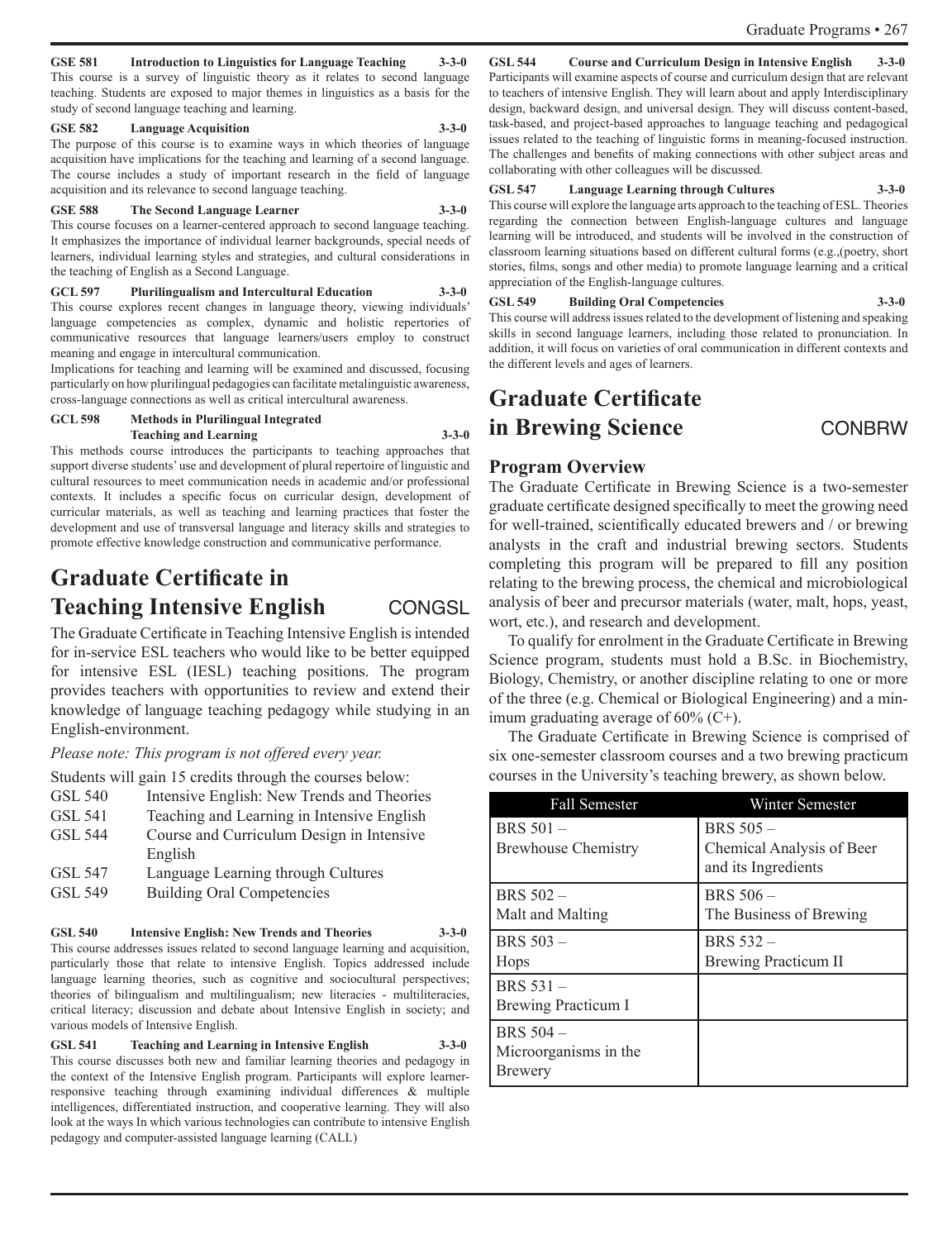#### **BRS 501 Brewhouse Chemistry 3-3-0**

Water, referred to as Hot Liquor in brewing jargon, provides the medium in which all of the chemical and biochemical reactions that are involved in producing beer take place. Additionally, the mineral content of the Hot Liquor is a critical factor in determining many of the final characteristics of the beer, provides many of the essential elements for healthy yeast growth, and contributes enormously to mash pH. This course provides an in depth, comprehensive look at water, its properties, and how its mineral contents affect all aspects of beer and the brewing process.

#### **BRS 502 Malt and Malting 3-3-0**

Malt is produced by the germination of grain (barley, wheat, rye, etc.) followed by application of heat (kilning). It is the heat regimen, together with the type of grain that determines the characteristics of the malt. The malt is the source of the starch that is converted to sugars which the yeast ferments to produce alcohol and it is also primarily responsible for the colour of the beer. Malt is also an important contributor to flavour, aroma, characteristics of the foam (head), mouth feel, and other characteristics of the beer. This course will cover malt from farming and harvesting of the grain, through the transformations of the malting process, to its chemical and biochemical transformations in the brew house.

#### **BRS 503 Hops 3-3-0**

Hops is the ingredient that contributes the characteristic bitterness of beer. It is also responsible for much of the flavours and aromas of beer, particularly those observed in heavily hopped beers such as India Pale Ale, American Pale Ale, and even hoppier double IPAs. The first section of this course will cover the farming, harvesting and processing of hops. The second section will cover hop chemistry, focusing on the resins (bittering agents) and essential oils (flavour and aroma contributors) of the hop cone and their transformations during the brewing process.

#### **BRS 504 Microorganisms in the Brewery 3-3-0**

The role of brewer's yeast in the brewing process, particularly its fermentation of sugars to produce alcohol, is fairly well known. However, yeast is also responsible for producing dozens, if not hundreds, of chemical compounds as it metabolizes the sugars, amino acids, and other components during fermentation. Many of these compounds contribute significantly to the flavour and aroma of beer. Other microorganisms, such as wild yeast and bacteria, are also potential contributors to the complex chemistry and biochemistry that occurs in the fermenter; sometimes to the benefit of the beer but more often to its detriment. This course will look at all of the microorganisms that are commonly found in the brewery and provide a detailed description of their chemistry and thus their impact on beer flavour and aroma.

#### **BRS 505 Chemical Analysis of Beer and its Ingredients 3-3-0**

As a food product, beer is rigorously controlled at both the federal and provincial levels of government. Part of this process is ensuring that a number of analytical parameters are accurately reported (e.g. alcohol by volume). Many other properties of beer are indicators of the efficacy of the brewing process and whether the brewer is producing a quality product. Analysis of the ingredients of beer (water, malt, hops, yeast) is essential to ensure that standards of quality necessary to produce good beer are met. This course will provide students with an in depth look at the chemical analyses commonly used to analyse beer and its precursors, using the methods database of the American Society of Brewing Chemists. Students will use what they learn to analyse the ingredients and the beer that they use / produce in the co-requisite practicum in brewing.

#### **BRS 506 The Business of Brewing 3-3-0**

There is a great deal of time and hard work that goes into planning, building, equipping, and running even a small microbrewery. When a microbrewery fails, it is generally because the ownership doesn't have a particular skill set on the business side. This course will provide students an overview of the brewing industry trends and exposure to all important elements of a business plan to set up a microbrewery. The following topics are discussed: Vision, Mission statement, Marketing, Finance, Operations, Regulatory and Legal aspects that are crucial to operate a successful microbrewery.

#### **BRS 531 Practicum in Brewing I 3-3-0**

Ultimately, brewing is a hands-on activity. The brewer must pay careful attention at every step of the brewing process in order to ensure that they have the best chance of producing the desired final product. Even then, the beer, although well crafted, may not exhibit the characteristics of flavour, aroma, colour, bitterness, etc. that the brewer was attempting to produce. Recipe development is a wonderful example of the scientific method and this approach to brewing will be the main focus of this course. Upon completion of BRS 531, students will receive more than 90 hours of brewing experience, constantly comparing what they observe in the brewery with what they are learning in their BRS lecture courses. The aim is to produce a brewer who is proficient in the brewery but also understands the complex chemistry and biochemistry that is involved in producing the highest quality beers.

#### **BRS 532 Practicum in Brewing II 3-3-0**

The brewer must pay careful attention at every step of the brewing process in order to ensure that they have the best chance of producing the desired final product. Even then, the beer, although well crafted, may not exhibit the characteristics of flavour, aroma, colour, bitterness, etc. that the brewer was attempting to produce. Recipe development is a wonderful example of the scientific method and this approach to brewing will be the main focus of this course. Upon completion of BRS 531 and BRS 532, students will receive more than 180 hours of brewing experience, constantly comparing what they observe in the brewery with what they are learning in their BRS lecture courses. The aim is to produce a brewer who is proficient in the brewery but also understands the complex chemistry and biochemistry that is involved in producing the highest quality beers.

## **Graduate Micro-Program in Climate Change**

### **Faculty**

#### **Matthew Peros,**

B.Sc. (Toronto), M.Sc. (York), Ph.D.(Toronto); Professor and *Director of the Graduate Micro-Program in Climate Change*

#### **Elisabeth Levac,**

B.Sc., M.Sc. (UQAM), Ph.D.(Dalhousie); Professor

#### **Alexandre Langlois,**

B.Sc. (Université de Sherbrooke), M.Sc. (Université de Sherbrooke) Ph.D. (University of Manitoba); Professor

**Darren Bardati,**

B.A. (Bishop's), M.A., Ph.D. (McGill); Professor

## **Program Overview**

## **(9 Credits)** CONECC

Finding solutions to the problems brought on by climate change requires educating a new generation of global citizens well-versed in the concepts, issues, and challenges associated with such a complex topic. Bishop's University has responded to this need by developing a new graduate-level Micro-Program in Climate Change. The program, the first English-language program of its kind in Québec, offers instruction from leading experts on the science of climate change, its impacts, and strategies for its mitigation. At the end of the program, it is expected that students will be able to:

- Take a position and provide evidence to support arguments concerning major issues in climate change science
- Develop an understanding of the causes and effects of climate change on local, regional, and international scales, in major regions of the world (poles, tropics)
- Articulate a range of plausible solution strategies to confront climate change in terms of adaptation and mitigation

Graduates of the Micro-Program will be well positioned to compete for jobs in both government and the private sector. Moreover, the Micro-Program could be used as a springboard for further study, whether it involves graduate school in a climate or environment-related field, or a professional degree such as law school or an MBA. Indeed, the Micro-Program has been designed so that it will provide students with a solid understanding of both the scientific and non-scientific aspects of climate change and thus will be highly applicable to a range of career options.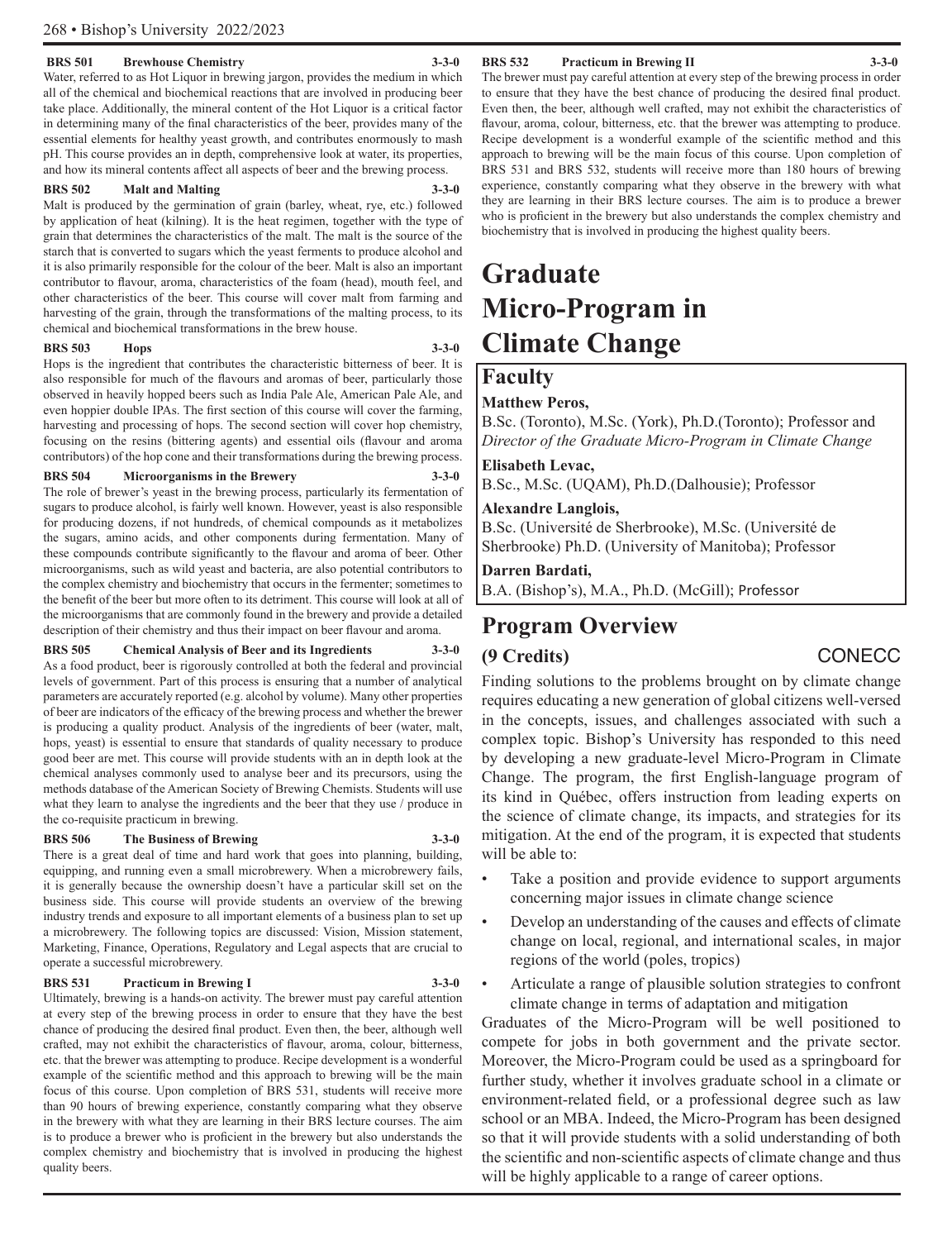#### **Admission Requirements**

The basic entry requirement will be an undergraduate degree in any field from a recognized university with at least a B standing in the final two years of study. There are no specific pre-requisites, but students will need to be comfortable with basic mathematical and scientific concepts. It is not possible to enroll in the Micro-Program before the completion of all undergraduate degree requirements.

#### **List of Courses**

To complete the Micro-Program, students will do three threecredit masters-level courses (for a total of nine credits) from a list of six potential courses:

#### **ESG 502 Sustainable Agriculture and Climate Change 3-3-0**

The purpose of this course is to examine the nexus of agriculture and climate change. What are the impacts that climate change is having on agriculture, and what are the impacts that agriculture is having on climate change? We will examine climate change projections, changing agricultural practices, and their impact on food security. We will also learn agriculture's role in reducing greenhouse gas emissions, and discuss how agroecological and regenerative approaches to agriculture might build resilient systems, and help people adapt to climatic changes. The course will include guest lectures from prominent academics working in this field.

The course also involves attending the annual Living Soils Symposium in Montreal in March every year.

Fieldwork will take place at the Campus Educational Farm and other local farms.

## **ESG 525 The Anthropocene 3-3-0**

The idea of an Anthropocene is changing our view of the extent to which humans have shaped the natural world. However, many questions still remain concerning the Anthropocene, such as when it began and what activities characterize it. This course will examine recent research in the Anthropocene and the controversies surrounding it. The course material will be centered around a project the class undertakes that involves the study of human impacts in the Eastern Townships using a variety of data sources

#### **ESG 526 Environmental Impacts of Climate Change and Human Activities on the Oceans 3-3-0**

People living in cities remote from the sea often forget about the role of the oceans in their economy and in the climate system. The course will examine society's relationship with the oceans, especially in coastal zones. Oceans are the site of many important human activities, and thus are sensitive to pollution and modifications brought by climate change. The goal of the course is to increase students' awareness of the major environmental issues presently affecting the oceans and the challenges facing decision makers when dealing with the impacts of climate change on the oceans (e.g., sea level rise, saltwater intrusions into aquifers, fisheries, etc.).

**ESG 561 Arctic and Antarctic Environmental Change 3-3-0** The polar environments, especially the Arctic, are undoing change at a rate far faster than most other regions. Change at the poles has happened in the past and will continue to have important consequences for all Earth's systems. This course will examine the development of these extreme environments and examine what can be expected for the future.

**ESG 570 Special Topics in Climate and Environmental Change 3-3-0** A graduate-level lecture/seminar course offered by regular and visiting faculty on topics related to their research interests in climate and environmental change. Topics are determined by the instructor therefore content of the course varies year by year. The course will be offered on an occasional basis.

#### **ESG 573 Energy and the Environment 3-3-0**

This course introduces the concepts of energy and power and their units and reviews energy sources, fossil fuels, their environmental impacts, and resource consumption. The basics of heat transfer, energy conversion, and its efficiency according to thermodynamics are covered (including the concepts of temperature, specific and latent heat, the first and second law of thermodynamics, heat engines, and thermal systems). Other topics discussed include electromagnetic and blackbody radiation, the greenhouse effect, the Earth's energy balance, the basics of electromagnetism, and electric power. Radioactivity, nuclear energy, and renewable energy sources are introduced.

#### **ESG 575** Tropical Environments and Climate Change

This course attempts to provide an overview of the tropics as a unique environment and one that poses special problems to its human occupants. The working assumption in the course is that the tropics comprise a far too complex and heterogeneous environment for simple generalizations to apply. However, by gaining some understanding of how its component systems work, one can be in a better position to identify the appropriate questions to be asked and experiments to be performed, so that site-specific solutions can be developed for management problems in different parts of the tropical world. The course will provide a review of tropical climatology, soils, and biomes, in addition to discussing more applied issues such as forestry and agriculture.

#### **ESG 577 The Health Impacts of Climate Change 3-3-0**

Climate change is expected to affect human health in numerous ways. The most obvious health impacts are those associated with thermal stress and extreme weather events such as floods and hurricanes (premature deaths, infectious diseases; diarrhoeal disease). Global warming will also be associated with a spread of vector-borne diseases (such as malaria, dengue fever, yellow fever, Lyme disease, etc.) and increases in seasonal allergies. The course will examine the overall impact of environmental degradation, displacement and loss of livelihood on the general physical and mental health of populations.

Courses will be offered in the winter semester of each year. Students may take all three courses in one semester, or take courses over a period of several years. The courses will consist of a combination of seminar, lecture, fieldtrip, and laboratory instruction.

## **Graduate Certificate in Knowledge Mobilization**

## **Program Overview**

**(15 credits)** CONKMB

Knowledge Mobilization (KMb) is the process by which we share and uptake information for the benefit of society. The goal of this Graduate Certificate is to develop students' knowledge, skills and values with respect to KMb and build the capacity to select and apply KMb tools and techniques in research and/or applied contexts. The basic entry requirement will be an undergraduate degree in any field from a recognized university with at least a B standing in the final two years of study. There are no specific prerequisites, though it is highly recommended that students have some background in research methods and scientific concepts. Students in this program will complete 3 courses (15 credits), including a 6-week practicum.

#### **KMB 510 Theories of Knowledge Mobilization 6-6-0**

This course is an overview of the theories and practices involved in the creation, synthesis, translation and dissemination of knowledge. We will discuss various contexts in which knowledge is created, various perspectives on how 'knowledge moves', how to identify audiences for specific areas of knowledge, and how to identify barriers and facilitators to using and sharing knowledge. Across various disciplines, we will identify current tools and techniques to evaluate the success of KMb initiatives. Students in this class will create their own KMb package to inform or raise awareness, and will design an evaluation of their KMb project.

#### **KMB 520 Science Communication 3-3-0**

This course will focus on skill development, writing and communication strategies for online and print media, such as online blogs, and columns in local newspapers, as well as current innovations in communication such as infographics. Students will hone their skills in writing techniques, particularly in communicating complex scientific material to a broader audience.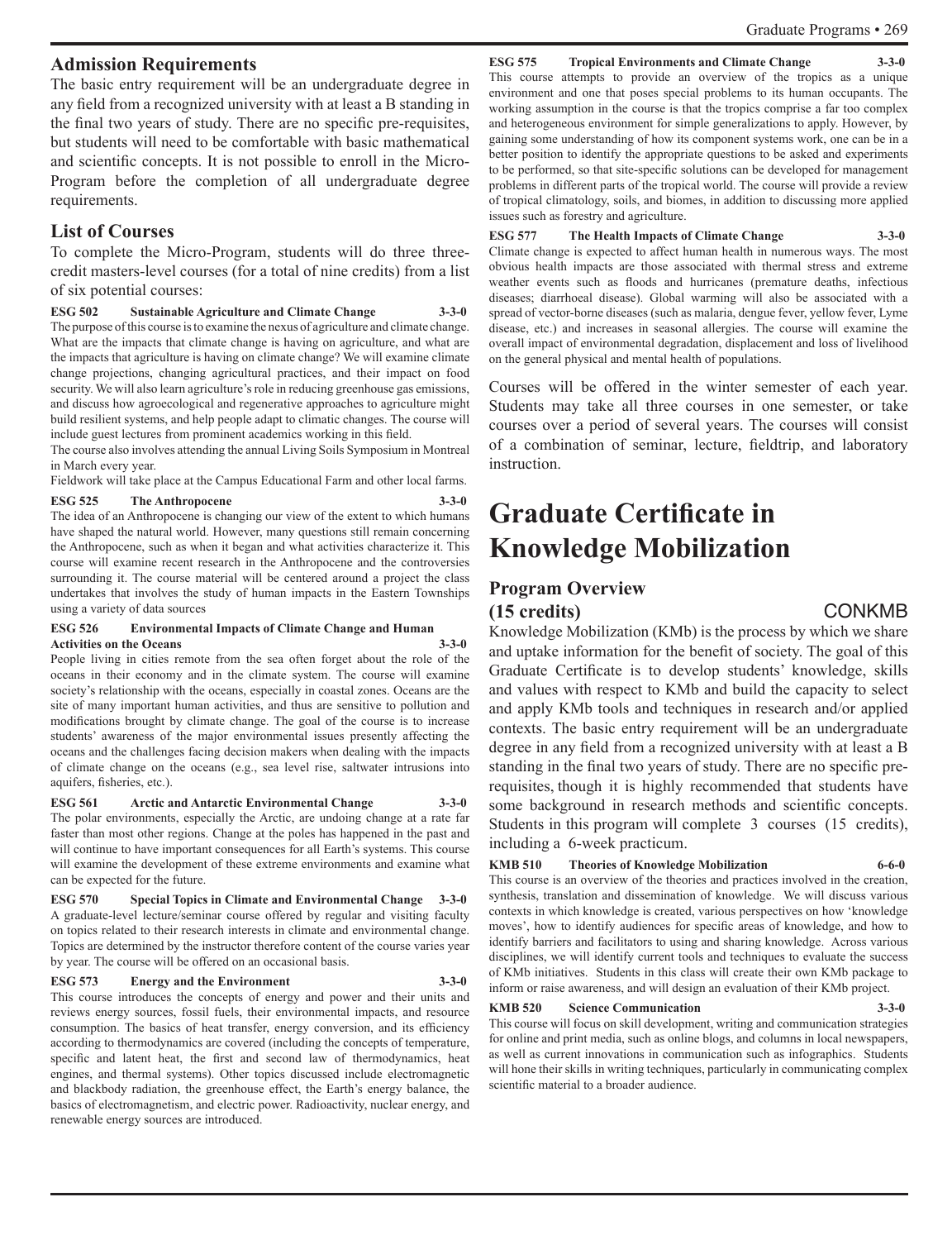#### **KMB 530 Knowledge Mobilization Practicum 6-6-0**

The practicum will explore the application of knowledge gained from the theoretical courses taken in the first half of the Certificate. Students would be placed in a local organization with a mandate to translate knowledge into action. Examples of projects that could be conducted during a practicum include establishing a KMb strategy for an organization, creating KMb materials that would meet the organization's needs, researching and writing a column in a local newspaper, developing a workshop, or participating in a KMb internship at Bishop's University's Research Office. At the end of the practicum, students would submit a portfolio that would include the KMb projects that they have led and/or supported over its duration, a preliminary evaluation of these projects, as well as a journal outlining how previous study of KMb theories and of science communication informed their practicum experience. *Prerequisites: KMB 510 and KMB 520*

## **Master's Degree in Computer Science**

## **Master's Degree Program (45 credits)**

## **I. Thesis Option** CONCSC

#### **Entrance Requirements**

The minimum requirements for admittance to the Master's program are an undergraduate degree with a major in Computing Science or equivalent, and a high upper-second class standing.

Candidates with high graduate academic standing in an undergraduate degree other than computer science, who have some computer science background either graduate academic or professional, may be admitted as graduate preparatory students. Preparatory students will be asked to complete up to one year of undergraduate courses to enhance their background.

In addition to graduate academic performance, a combination of factors is taken into consideration in assessing the eligibility of a candidate for admission into graduate programs.

One important such a factor is the availability of a faculty member competent and willing to supervise the graduate academic program of studies and research of the candidate; a candidate will not be admitted to the program under any circumstance unless such a faculty member exists.

Other factors graduate the performance of the candidate and the assessment provided by his/her referees as a measure of the likelihood that the candidate can graduate complete the course of studies and research.

#### **Program Requirements**

45 CSC credits:

- 15 cr: five 500-level CS courses
- 6 cr: Graduate Seminar CS 597
- 24 cr: Master's Thesis CS 599

Graduate students should familiarize themselves with the University and divisional calendar and regulations. Some of the information herein is adapted from these regulations, but is not intended as a replacement.

Completing the degree normally requires five one-term 500-level courses, registration and participation in the Graduate Seminar (CS 597), together with a Master's thesis (CS 599). Courses are chosen by students in consultation with their supervisor. All courses prescribed for a student's approved program of study are designated as primary. Courses additional to the student's approved program are designated as secondary. Failure to attain a minimum of 65% in any of the primary courses may result in the student being required to withdraw from the program.

Under certain circumstances, it is permissible for a student admitted to the program to follow an approved graduate-level credit course at another university. All interested students should consult their supervisor and the chair of their department prior to registration in order to obtain further information on procedures and conditions of eligibility.

A thesis proposal should be completed as soon as possible and by the end of the second term in the program at the latest. Students are expected to present their proposal in the Graduate Seminar course and also expected to give more detailed seminars describing their work later.

Thesis topics are chosen after discussion with potential supervisors. The amount of flexibility allowed in pursuing a particular topic will vary according to the supervisor's needs and interests. Theses are defended before an examining committee consisting of two members of the department, and an external examiner.

Any candidate (full-time or part-time), after initial registration in a thesis must maintain this registration in all successive terms (including the term in which the student is examined) until his/ her thesis is completed. Completion means submission of a final grade to the Division after modifications, any retyping involved, etc. Students should note that faculty approval to register in the thesis is given on the understanding that the student will be in regular contact with his/her supervisor, and that thesis research will be actively pursued in each term of registration.

Students in the Thesis Option stream can switch to the Project Option stream at any time. Any graduate courses they already passed will count toward the requirements of their new program. No credits for the graduate seminar or the Master's thesis can be transferred.

#### **Preparatory Students**

Candidates who do not satisfy the admission requirements may be admitted to a qualifying program. If successful in this qualifying period and upon formal application to the Division, the student may eventually proceed to the Master's program. However, admission to the qualifying program does not imply automatic admission to the Master's program; at the end of the qualifying period the student will be required to apply for entry into the Master's program, at which time the department will determine the student's eligibility. If successful, the student will be informed of this decision by the Admissions Office.

Credits taken to fulfill the requirements of the qualifying program may not be used for credit for the Master's degree. Courses taken extra to the program requirements of the qualifying year and which have been successfully completed may be considered for credit towards the Master's degree.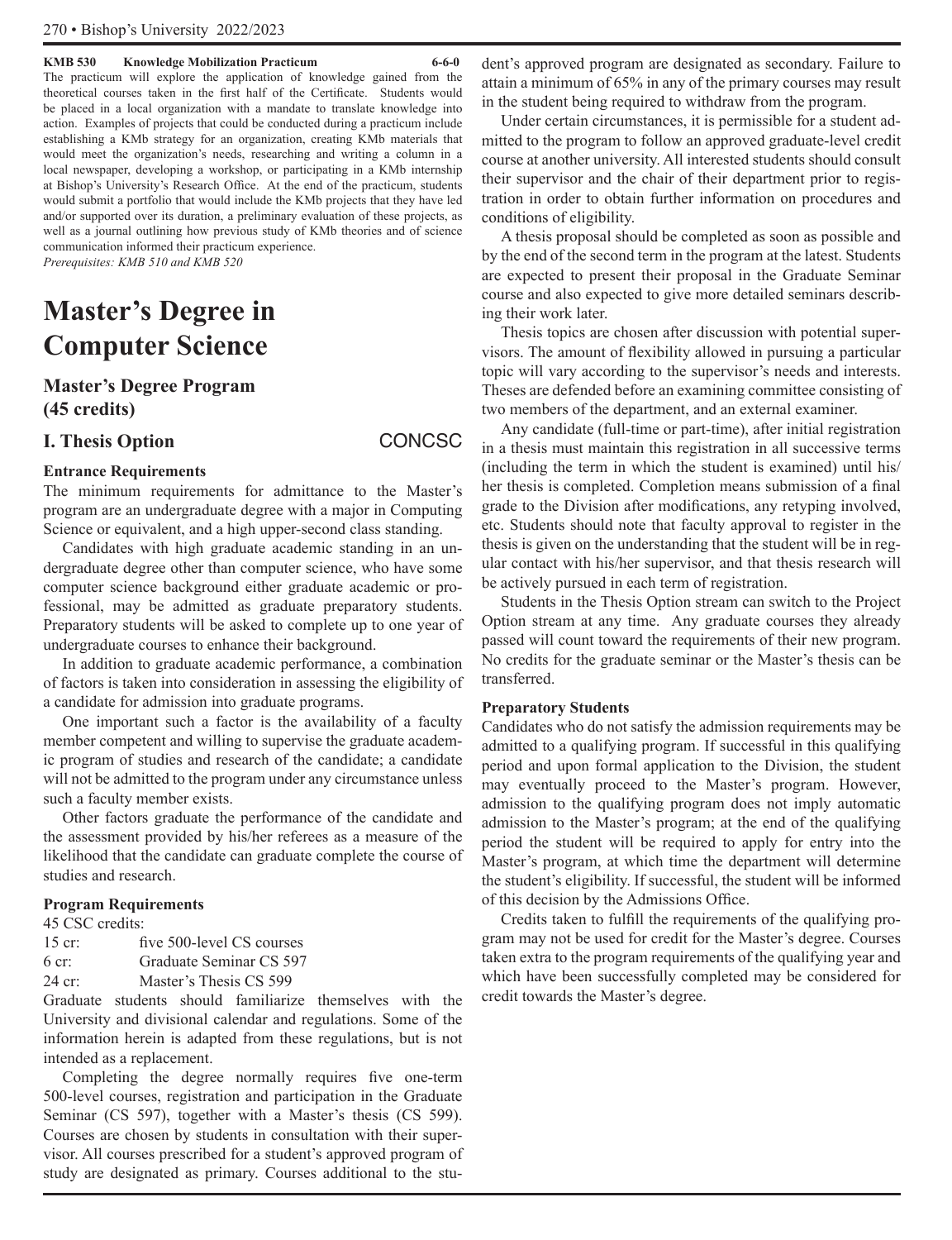### **II. Project Option** CONCSP

#### **Entrance Requirements**

The minimum requirements for admittance to the Master's program are an undergraduate degree (minimum of a 70%) with a major in any of the following disciplines: Computing Science, Information Technology, Computer Engineering, Electrical Engineering, Mathematics or Physics.

Candidates with insufficient academic background in Computer Science may be admitted as graduate preparatory students. Preparatory students will be asked to complete up to one year of undergraduate courses to enhance their background. Admission to the qualifying program does not imply automatic admission to the Master's program; at the end of the qualifying period the student will be required to apply for entry into the Master's program, at which time the department will determine the student's eligibility. If successful, the student will be informed of this decision by the Admission office. Credits taken to fulfill the requirements of the qualifying program may not be used for credit for the Master's degree. Courses taken extra to the program requirements of the qualifying year and which have been successfully completed may be considered for credit towards the Master's degree.

#### **Program Requirements**

45 CSC credits:

36 cr: twelve 500-level CS courses 9 cr: Master's Project CS 590

CS Graduate students should familiarize themselves with the University and divisional calendar and regulations. Some of the information herein is adapted from these regulations, but is not intended as a replacement.

Completing the degree normally requires twelve one-term 500-level courses, together with a Master's project (CS 590). Courses are available during the regular semesters (Fall and Winter), and are chosen by students depending on their interest, their background, and on course availability. The Master's project is normally available only during the Spring/Summer semester.

Students whose cumulative average falls under 65% will be restricted to 3 course per semester until their average is brought back to 65%. Failure to maintain a minimum of a 65% cumulative average may result in the student being required to withdraw from the program.

Students in the Project Option stream can switch to the Thesis Option stream as long as they meet the following conditions: (a) they have taken and passed at least four graduate courses at Bishop's, (b) they have an average grade of 75 or better in the graduate courses taken at Bishop's, and (c) at least one faculty expresses interest in supervising their research toward the Master's thesis. No more than five graduate courses can be counted toward the requirements of the new program.

### **List of Graduate Courses**

Master's students may take any five graduate courses as long as these are approved by their supervisor. Graduate students in the department may include in their programs relevant courses from other departments within the Division.

The department currently offers the following courses. The actual courses offered each term will be determined by student demand and the availability of faculty.

#### **CS 500 Project I 3-3-0**

This course can only be taken by M.Sc.-course-based (CONCSP) students who have already completed Project I course (CS500). The goal is to further a study undertaken in Project I (CS500). The project must be approved in advance by the department. It is also the responsibility of the student to find a faculty member of the department willing to supervise the proposed project. Students will be expected to submit a written report and to make at least one presentation on the project. *Prerequisites: Permission of the department and availability of a supervisor.*

#### **CS 501 The Internet of Things 3-3-0**

How can companies deal with the vast amount of data coming from a variety of different devices? In the 'Internet of Things' there are many different devices, sensors and data logs. How can a computer scientist take this data and turn it into a readable or graphical form (dashboard) for people to make sense of. The course will consist of looking at how devices such as the 'Fitbit', smartphones, in house security systems send data over the Internet to a server and how this data can be interpreted into something that large corporations can use.

#### **CS 502 Computational Topology 3-3-0**

Computational topology uses topological concepts with efficient algorithms to analyze data and solve problems in many fields, including computer graphics and image analysis, sensor networks, clustering, robotics, and others. This course will present an introductory, self-contained overview of computational topology. This course has no formal prerequisites, but a basic mathematical knowledge in calculus and algebra at the senior undergraduate level and some familiarity with the use of computer packages (e.g., Matlab, R, C++, etc.) are expected. We will cover basic concepts from a number of areas of mathematics, such as abstract algebra, algebraic topology, and optimization. We will also look at algorithms and data structures, and efficient software for analyzing the topology of point sets and shapes – termed topological data analysis, or TDA.

#### **CS 503 Data Visualization 3-3-0**

The course explores analytical methods paired with appropriate visualizations for automated and human-assisted analysis for data sets. Several visualization techniques allowing to present data to an observer in a way that yields insight and understanding will be investigated. These big data analysis and visualization techniques are applied to data sets from a wide variety of scientific domains such as biology, physics, engineering, and medicine. The analysis and visualization methods will be illustrated through concrete examples.

#### **CS 504 Programming Languages for Data Analysis 3-3-0**

In this course students will be introduces to the most popular languages and software environments used in statistical computing and visualization. The course will involve significant programming projects in SAS, Weka, R and Python.

#### **CS 505 Data Mining 3-3-0**

Cross-listed with CS 405. Data is now created faster than humans are able to understand it and use it. There may be patterns hiding within this data with potentially useful information. This course will teach students, how to discover these patterns for the purpose of solving problems, gaining knowledge, and making predictions. Topics covered in this course include data preparation, clustering, classification, association rules for mining and models combination. This course includes assignments and a final project where the students are required to perform mining on real datasets. Students are expected to perform a substantial analysis of the data set, or prepare a research paper.

#### **CS 506 Parallel Models and Algorithms 3-3-0**

This course provides an introduction to the design and analysis of parallel algorithms and to the various models of parallel computation. The course will discuss parallel algorithms for problems such as: basic arithmetic, sorting, searching, selection, graph theory, matrix computations, combinatorial enumeration, optimization, computational geometry, and numerical analysis. Parallel computational models and their properties will be presented. Other typical topics include: complexity classes, and the parallel computation thesis.

#### **CS 507 Statistical Learning 3-3-0**

Statistical learning is concerned with modelling and understanding vast and complex datasets using methods rooted in statistics. The main objective is for the students to master how and when to apply statistical learning techniques in real world applications. Topics covered include linear regression, classification, linear discriminant analysis, tree based methods, support vector machines, graphical models, random forests and boosting. Projects illustrating how to implement each of the statistical learning methods are carried out using a statistical software package.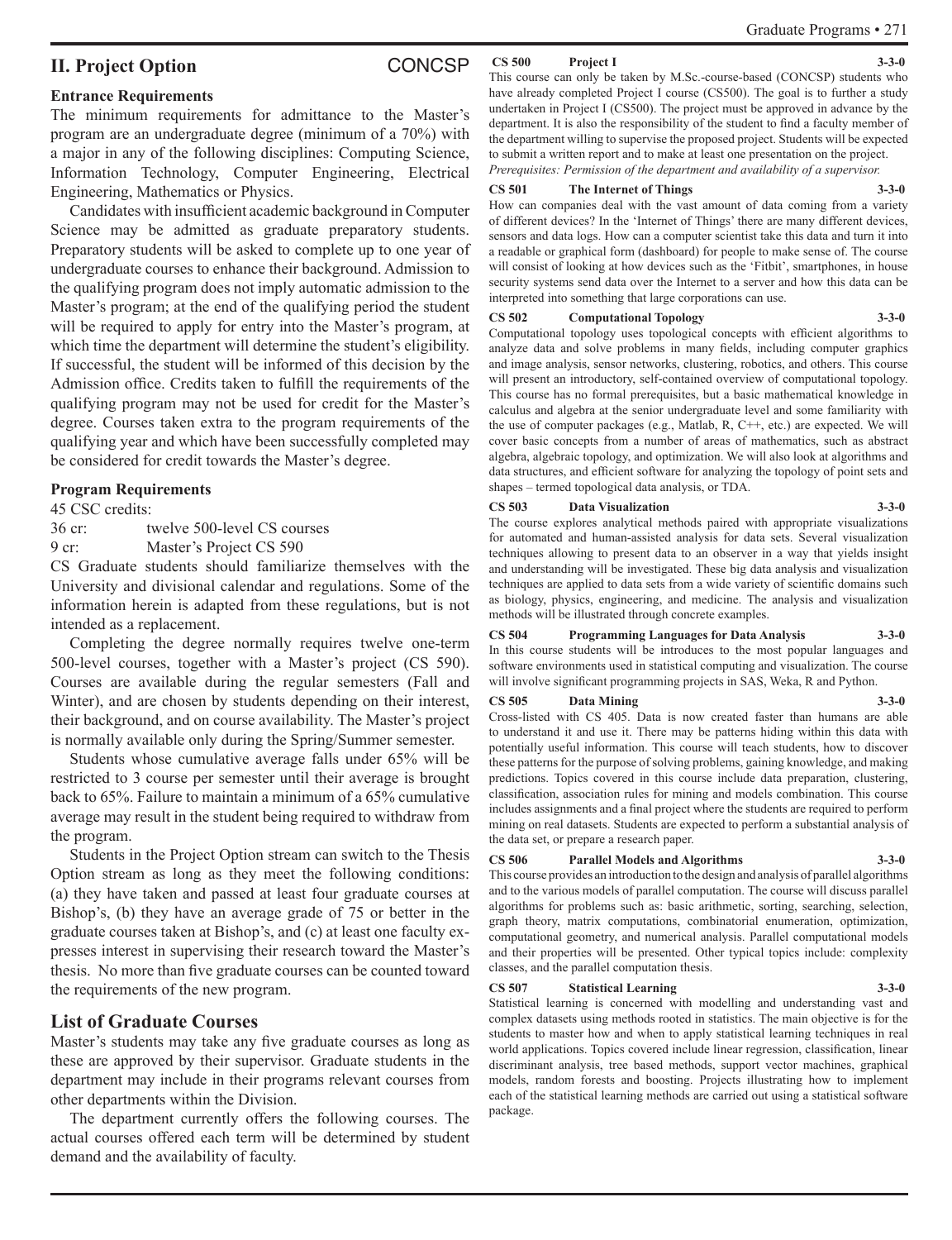#### **CS 508 Project II 3-3-0**

This course can only be taken by M.Sc.-course-based (CONCSP) students who have already completed Project I course (CS500). The goal is to further a study undertaken in Project I (CS500). The project must be approved in advance by the department. It is also the responsibility of the student to find a faculty member of the department willing to supervise the proposed project. Students will be expected to submit a written report and to make at least one presentation on the project. *Prerequisites: CS 500, Permission of the department and availability of a supervisor.*

#### **CS 509 Pattern Recognition 3-3-0**

This course addresses the fundamental theory and techniques of pattern and features classification in numerical data. Pattern recognition methods can be useful in diverse real world applications such as medical data processing, data mining, information retrieval, computer vision, handwriting and speech recognition, and more. The course topics include Bayesian decision theory, statistical classification, maximum likelihood estimation, nonparametric techniques, stochastic methods and unsupervised learning.

#### **CS 510 Model-Based Testing of Reactive Systems 3-3-0** The course provides an in-depth exposure to the area of formal methods called

model-based testing. Various testing models will be presented, including traces, may- and must-testing, refusals, and failure traces. Relations to related specification and verification techniques such as temporal logic and model checking will also be investigated. Students are expected to participate in the presentation of the lecture material and perform independent research.

#### **CS 512 Computer Games Design 3-3-0**

Cross-listed with CS 412. This course will explore the theory and practice of video game design and programming. Students will learn the basic concepts and techniques for the design and development of digital games. The topics covered in this course will include the history and taxonomy of video games, the basic building blocks of a game, computer graphics and programming, user interface and interaction design, and the software architecture for video games. Students are expected to prepare a research paper during the course, or pursue a larger applied project.

#### **CS 515 Concurrent & Real-Time Systems 3-3-0**

This course provides an introduction to a process algebra such as CSP. It then uses this language for the specification, analysis, and verification of concurrent and real-time systems. Finally, the course presents the use of such a process algebra as a formal method for concurrency at different stages in the development process.

#### **CS 516 Volumetric Image Analysis & Visualization 3-3-0**

Digital volumetric images are stacks of two dimensional image slices produced for instance by tomographic scanner. The goal of this course is to study the different techniques and algorithms for the analysis of volumetric images including a discussion about some sources of volumetric images, especially those occurring in medical imaging with different modalities (Radiology, Computed Tomography, Magnetic Resonance Imaging, Nuclear Medicine, Ultrasound, Positron Emission Tomography). The course will also address the different techniques used to display and visualize volumetric images including volume slicing, surface rendering, and volume rendering.

#### **CS 520 Advanced Topics in Software 3-3-0**

The course will present topics of current interest or research directions in software and related areas. The course content is expected to vary to reflect the current interests of students and faculty. Students are expected to participate in the presentation of the lecture material and engage in independent research.

#### **CS 526 Computer-Aided Interventions**

[Missing text] es students to the fundamentals of computer-aided intervention (CAI) in medicine. The use of computing technology before, during , and after interventions will be examined. Specifically, this course will teach students about tracking devices, coordinate systems, spatial transformations, rigid and nonrigid registrations (feature-based & intensity-based), calibration, digitization and imaging. Clinical applications will also be discussed. Basic knowledge of either C++, python or matlab is an asset.

*Note: Students cannot receive credits for both CS426 and CS526.*

#### **CS 555 Automata Theory &**

#### **Computational Complexity 3-3-0**

Cross-listed with CS 455. The course will address finite-state machines, contextfree languages and pushdown automata, computability. A systematic study of the known relations between the most important resource bounded complexity classes, reductions, separation results and translation techniques is also included. Students are expected to prepare a research paper during the course.

#### **CS 556 Compilers and Interpreters 3-3-0**

Cross-listed with CS 406. This course is intended as an introduction to the fundamentals of language translation and compiler construction. Topics will include language theory and syntax; grammars, finite state machines, non-deterministic push-down automata; a thorough treatment of parsing methods covering topdown, bottom-up and precedence parsers; Syntax directed translation; Run-time environments; optimization and error recovery; code generation. Students are expected to implement complex semantic analysis and a complex compiler backend. In particular they are expected to implement various aspects of machine code optimization.

#### **CS 557 Database Software Design 3-3-0**

Cross-listed with CS 457. This course covers how one can implement a Database Management system. Major topics are Storage management, Query processing, and Transaction management. As a basic assumption, data will not all fit in main memory, so algorithms and data structures appropriate for effective disk storage and quick access must be used. For example, one may use index structures such as B-trees or hash tables. We cover parsing of queries and optimizing of query plans. Finally, we cover durability of transactions using logging, and concurrency control for isolation of transactions. Additional topics in distributed databases are also presented. Students are expected to prepare a research paper during the course, or pursue a larger applied project.

#### **CS 560 Software Engineering 3-3-0**

Cross-listed with CS 410. Software is an engineered product that requires planning, analysis, design, implementation, testing and maintenance. This course is a presentation of the techniques used in each step of the software product process. Topics: software requirements analysis and specifications; software design process, object oriented design; testing, reliability and maintenance; automated design tools, programming environments. Students are expected to prepare a research paper during the course, and work on large applied projects.

#### **CS 561 Discrete Structures and Computational Statistics 3-3-0** Sets and functions, Propositional logic, predicates and quantifiers, logical inference, mathematical induction, sequences, summations, recurrence relations, algorithms design and complexity analysis. In depth review of the basic concepts of probability and statistics, simple and multiple linear regressions and applications, analysis of variance. Classification Models: Overview of classification, linear methods, nearest neighbor classification, Bayes classification, logistic regression, linear discriminant analysis. Clustering.

*Students cannot receive credits for both CS 561 and MAT 529*

#### **CS 562 Mathematical Models in Image Processing 3-3-0**

Cross-listed with CS 462. Image processing is a rapidly growing field. As such, it requires and necessitates a number of mathematical models and domains to achieve efficient processing algorithms. Designing a successful processing technique invariably relies on having a successful model for images themselves. The mathematical techniques needed could range from Partial differential equations, Differential geometry, Morse theory, Topology, Algebraic topology, Wavelets, Statistical techniques, Calculus of variations, Numerical methods, Graph theory, and Optimization. The objective of this course is to discuss in depth a number of selected mathematical topics (and their use in image processing) that are of interest to the students at the moment the course is given.

#### **CS 563 Image Analysis 3-3-0**

Cross-listed with CS 463. Image analysis is concerned with the development of machine algorithms in order mimic the biological organism's ability to see and understand images and videos. The course content include: camera models and calibration, image enhancement, features extraction and representation, shape from shading, stereo and texture, optical flow, motion analysis, high level vision and case studies.

**CS 564 Network Programming and Distributed Algorithms 3-3-0** Cross-listed with CS 464. The course presents computer networks at a functional level, with strong emphasis on programming distributed applications over a network. Discussion will be based on open networking and application standards such as the TCP/IP protocol suite and the Portable Operating System Interface (POSIX). The concept of distributed algorithms together with the associated challenges and examples are then presented. Programming distributed applications (in C or C++) is an integral part of the course. Students are expected to work on a large, distributed, and practically meaningful application as part of the course.

## **CS 565 Advanced Topics in Computer Analysis 3-3-0**

The course will present advanced topics of current interest or research directions in Computer Applications. The course content is expected to vary according to the interests of students and faculty. Students are expected to prepare a research paper during the course, or pursue an applied project.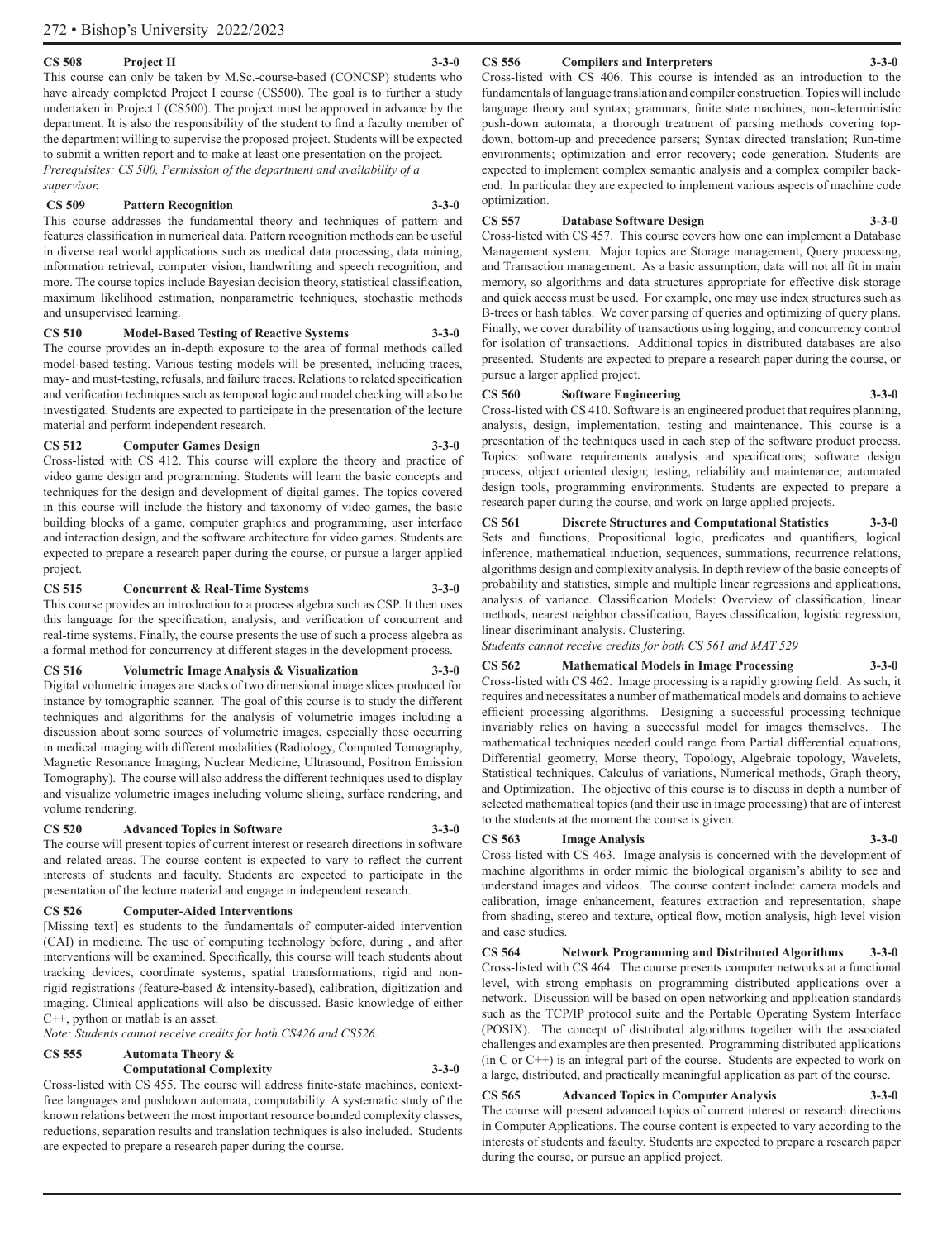#### **CS 566 Advanced Topics in Artificial Intelligence 3-3-0**

The aim of this course is to cover some advanced topics of current interest in artificial intelligence and their practical side. These topics include but are not limited to Bayesian learning approach, predictive analytics, neural networks, deep learning, generative adversarial networks, and reinforcement learning. Students are required to work on large projects based on the concepts presented in this course, and to submit a paper on a topic related to their research.

#### **CS 567 Advanced Topics in Algorithms 3-3-0**

Cross-listed with CS 467. The course covers some advanced aspects of algorithms and complexity. It studies the topic of NP- complete problems. Some specialized algorithms in several areas will be discussed, such as Bioinformatics, Computational Geometry and Network Flow.

**CS 569 Special Topics in Computer Science 3-3-0** The course will present topics of current interest in Computer Science. The course content varies reflecting the interests of the faculty. Students are expected to participate in the presentation of the lecture material and engage in independent research.

#### **CS 571 Graph Theory and Algorithms 3-3-0**

This course provides an introduction to the combinatorial, algorithmic and algebraic aspect of graph theory. There will be a brief refresher of mathematical proof techniques. Topics will include paths and circuits, graph trees, planar graphs, graph colourings, and the Max Floss-Min Cut Theorem. Programming Assignments to implement graph algorithms (in Maple or Octave for example) will be required.

*Note: See MAT 421/MAT 521. Students may not take this course for credit if they have received credit for MAT 421 or MAT 521.* 

#### **CS 590 Master's Project 9-0-0**

The Master's project asks students to pursue a topic or a set of topics in depth and is therefore a more substantial effort than the usual course work. The topics will be chosen by the department. In addressing the topics students must demonstrate that they have command of the subjects involved, and that they understand and are capable of employing research methods. They must also show evidence of perspective on the topics and must show that appropriate methodology has been understood and applied. The deliverable for the project is a report (with appended code if applicable) that, in addition to the above, should show that the students are capable of writing a professional technical document. This capstone project is mandatory for all students enrolled in the course-based Master's and cannot be replaced by other internal or external courses or projects. Students cannot take this course in the first or second terms of their program. CS 596 Research Topics in Computer Science 3-3-0

This course provides an introduction to the primary and secondary sources of information in the computing science literature. Faculty discuss their own research objectives and present an overview of research issues in the major subject areas of Computer Science. Students are required to submit and present a paper on a topic that relates to their research.

#### **CS 597F Graduate Seminar 6-0-0**

Students are expected to participate in the departmental seminars and give at a minimum two presentations (one outlining their thesis proposal, and another one about their thesis work). All Master's students are normally expected to enrol in this course in their first year in the program. Students will not receive credit for both this course and CS 598 at the same time.

**CS 599 Master's Thesis 24-0-0**

# **MSc in Physics**

#### **Program Overview**

The Master of Science (MSc) program is designed to give students a much deeper appreciation of physics while at the same time training them to become independent researchers and scientists. Graduate supervision is available in a wide variety of disciplines including astrophysics, exoplanetary science, theoretical cosmology, gravitational theory, field theory and particle physics.

## **Master's in Physics (45 credits)** CONPHY

Students who have completed a BSc degree in physics with at least a B average will be considered for admission into the graduate program. Students who have completed only a major in the subject may be required to take additional courses at the Master's level. Students who have been admitted will be assigned a supervisor by the Chair of Physics and Astronomy. The student's research interests will be taken into consideration when a supervisor is assigned. Current areas of research in the department include astrophysics, gravity and cosmology, field theory, particle physics, and theoretical physics.

#### **Course Requirements (MSc):**

The MSc degree requires the successful defense of a thesis (15 credits), satisfactory participation in the seminar series (18 credits), and the completion of a minimum of 12 credits in course work. Course selection is determined in consultation with the thesis supervisor and departmental chair. All MSc students must make an oral presentation and defense of their thesis before graduating. The normal period for completion of the M.Sc. degree requirements is two academic years (five semesters). The minimum number of credits required to complete the program is 45.

## **List of Courses**

**PHY 561 Quantum Mechanics I 3-3-0**

Foundation of quantum mechanics; Schroedinger equation, angular momentum, central potentials, harmonic oscillator, hydrogen atom.

*Students who have received credit for PHY 461 may not enrol in this course.*

**PHY 562** Ouantum Mechanics II 3-3-0 Matrix mechanics and applications of quantum mechanics to various branches of physics. Perturbation theory, scattering, molecular applications, and Hartree-Fock theory.

*Students who have received credit for PHY 462 may not enrol in this course.*

**PHY 564 Condensed Matter Physics 3-3-0** Topics to be studied include the one-electron theory of solids, energy bands, lattice

vibrations, transport theory, and thermodynamic properties. *Students who have received credit for PHY 464 may not enrol in this course.*

#### **PHY 565 Electromagnetic Theory 3-3-0**

Static and dynamic electric and magnetic fields: Maxwell's equations and solutions involving plane waves. Covariant formulation of electromagnetic field theory. *Students who have received credit for PHY 475 may not enrol in this course.*